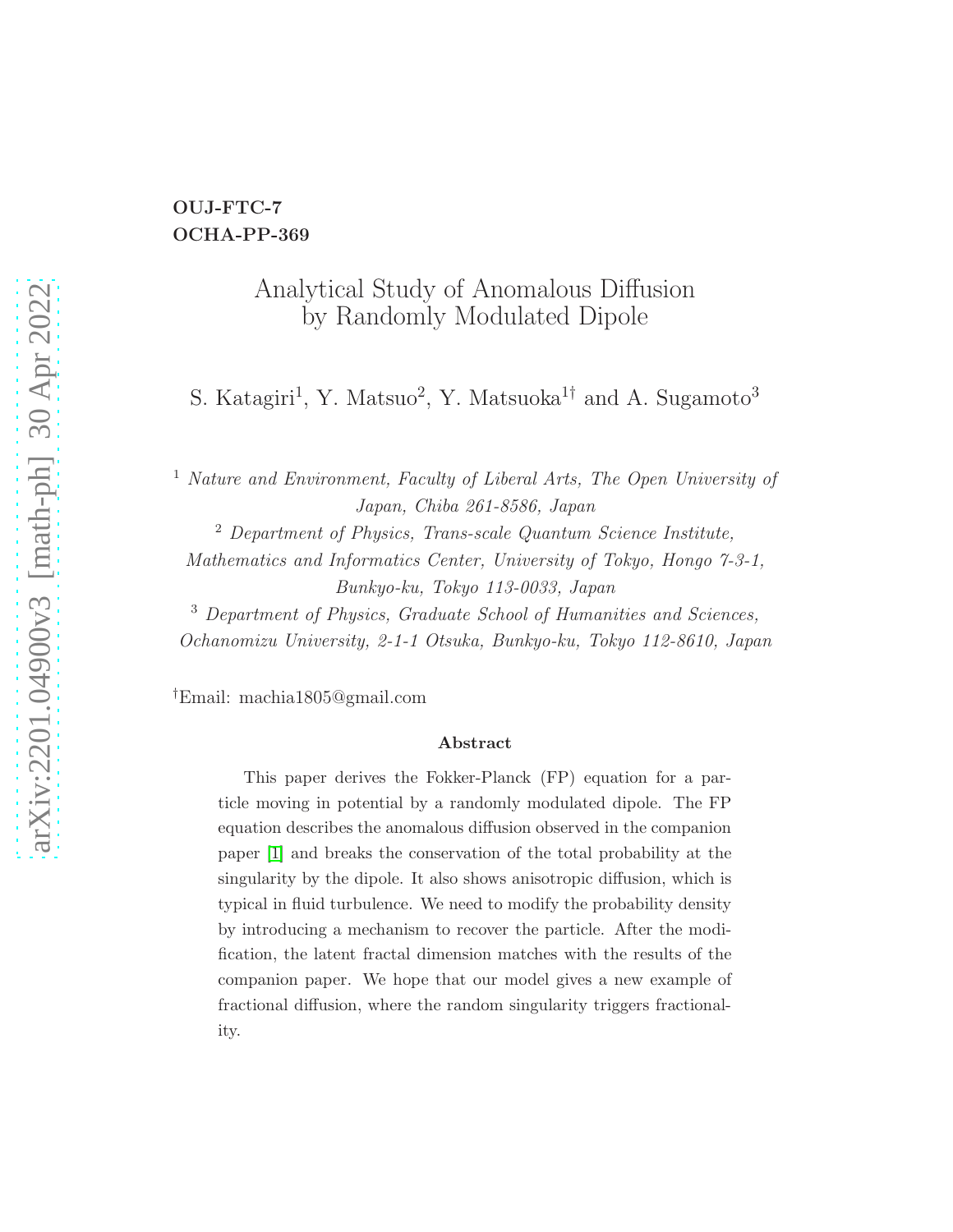### 1 Introduction

In this paper, we analyze a random process of a particle in D-dimensions described by,

<span id="page-1-0"></span>
$$
\frac{d\vec{r}}{dt} = \frac{d_H}{r^D} \left( \vec{a} - D \frac{(\vec{a} \cdot \vec{r}) \vec{r}}{r^2} \right), \quad \vec{r} \in \mathbb{R}^D.
$$
\n(1)

or

<span id="page-1-2"></span>
$$
\frac{dr_i}{dt} = d_H \sum_j V_{ij}^{(D)} a_j, \quad V_{ij}^{(D)} = r^{-D} (\delta_{ij} - D \hat{r}_i \hat{r}_j), \quad \hat{r}_i = r_i/|\vec{r}| \,, \tag{2}
$$

The right-hand side of [\(1\)](#page-1-0) describes a force induced by a dipole located at the origin with the strength  $d_H$ .  $\vec{a}$  is a unit vector that describes the direction of the dipole. We treat it as a random variable, which makes [\(1\)](#page-1-0) a stochastic differential equation.

Eq.[\(1\)](#page-1-0) was proposed in the companion paper  $[1]$  as a toy model that captures some features of the fluid turbulence. The authors performed a numerical simulation of the random process, revealing that the particle's trajectory has a fractal dimension 2.4  $\sim$  2.7 in D = 3 and 1.7  $\sim$  1.9 in  $D = 2$ . It implies that the particle motion is not the normal Brownian motion.

It motivates us to study [\(1\)](#page-1-0) analytically. In this paper, we first derive the Fokker-Planck (FP) equation for the random process using the path-integral formalism [\[2\]](#page-35-0) (section 2). The radial part of the FP equation agrees with a special case of the O'Shaughnessy-Procaccia anomalous diffusion equation [\[3\]](#page-35-1). We solve the Fokker-Planck equation by combining Bessel functions  $(\text{section } 3)$ <sup>[1](#page-1-1)</sup>. It has an unusual feature that the total probability is not invariant due to the singularity at the origin. It corresponds to a phenomenon that the particle, which gets too close to the origin, jumps because of the strong force from the dipole. The trajectory resembles the Lévy flight [\[4\]](#page-35-2) and

<span id="page-1-1"></span><sup>&</sup>lt;sup>1</sup>We note that the exact solution in  $[3]$  is a special one where the particle starts from the origin  $r = 0$ . For our purse, we need solutions where the particle starts somewhere else  $r \neq 0$ .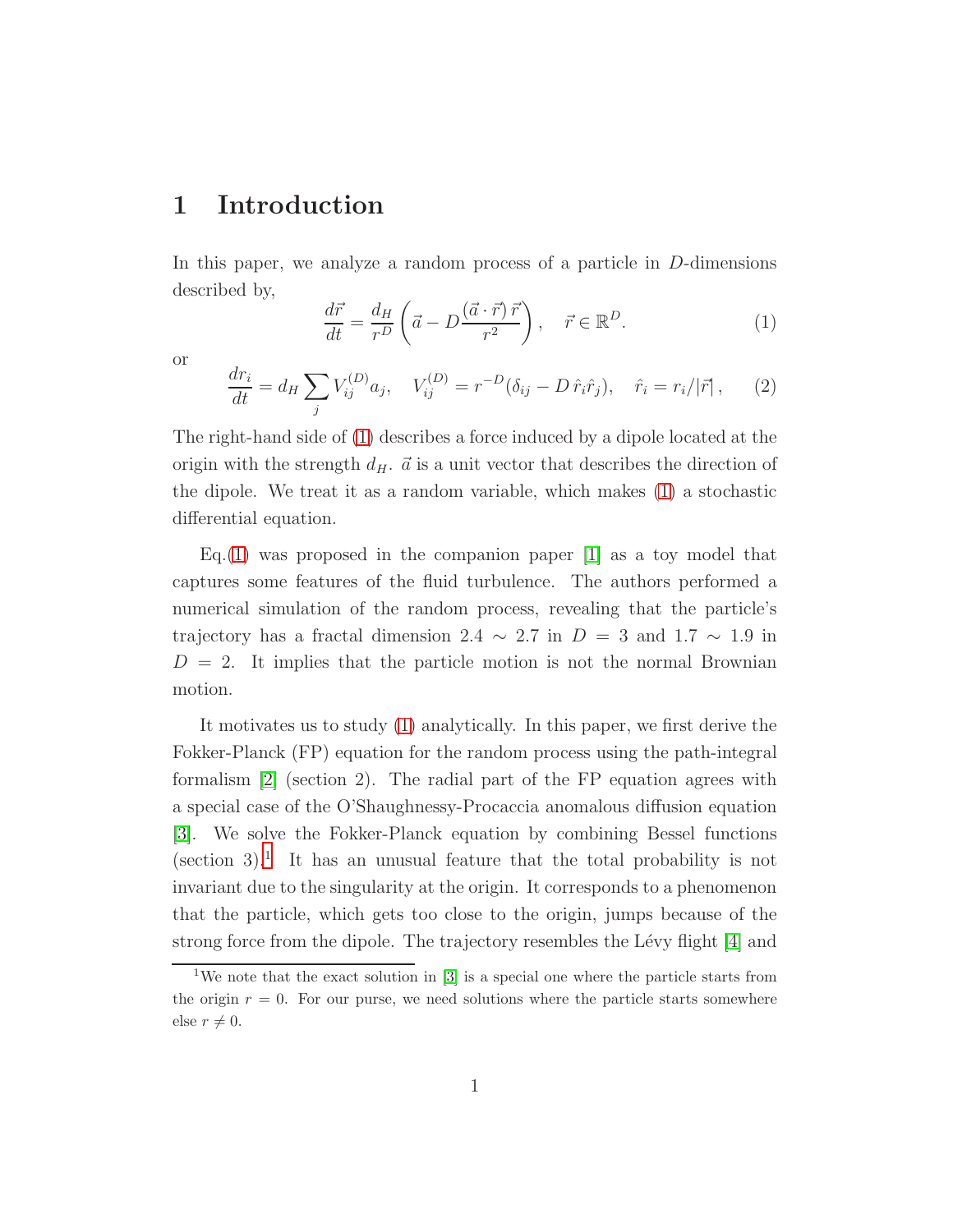has a nontrivial fractal dimension in three dimensions. At the same time, some portion of the particles jumps beyond the cut-off, which causes the decrease of the total probability. In [\[1\]](#page-34-0), to estimate the fractal dimension, the authors used two methods, (1) the periodic boundary condition to recover the lost particles and (2) reset the lost particle to the initial position and restart. These two approaches give similar results.<sup>[2](#page-2-0)</sup> We use the second idea to modify the probability density such that the total probability is conserved.

Using the explicit form of the modified Green's function, we evaluate the fractal dimension of the streamline (section 4). We first show the loss of the probability appears in the early time stage and argue that the modification of Green's function to recover the unitarity. The second characteristic feature [\(1\)](#page-1-0) is the diffusion is anisotropic, which we explain by showing the plot and computing the Hurst exponents for the radial and angular direction independently. We compute the latent fractal dimension by combining these two. The results meet the numerical simulation in [\[1\]](#page-34-0).

The process [\(1\)](#page-1-0) is interesting not only in the context of [\[1\]](#page-34-0) but in more general mathematical physics. The scaling behavior in the radial direction has some similarities with the conformal invariant process (see, for example, [\[5\]](#page-35-3)), which is tightly related to Stochastic Loewner Evolution (SLE) [\[7\]](#page-35-4). SLE describes the critical phenomena of many lattice models in two dimensions with fractal curves as the boundaries of their clusters (or domain walls) [\[8\]](#page-35-5). In particular, SLE has recently been discussed as a model for twodimensional turbulence [\[9\]](#page-36-0). We discuss the connection between our model and SLE and how our model can be regarded as a kind of generalization of SLE (in Appendix [A\)](#page-22-0).

While this paper is motivated by [\[1\]](#page-34-0), we mainly focus on the derivation of the Fokker-Planck equation through a path integral and the analytic study of the solutions thus obtained. Since it involves technique which may not be popular among the community of the fractal physics, we decided publish the

<span id="page-2-0"></span><sup>2</sup>To be precise, the second approach gives slightly smaller fractal dimensions.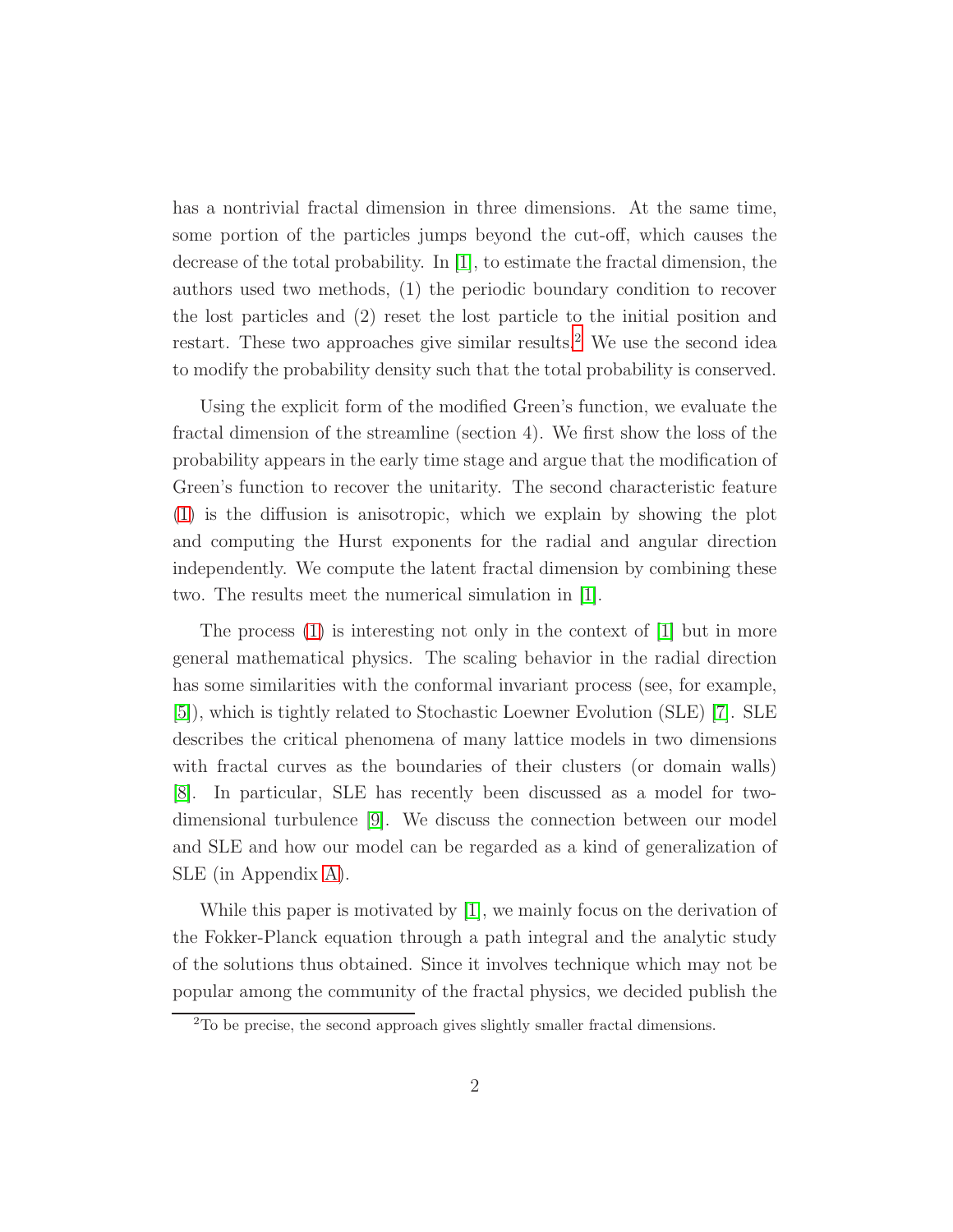results in the separated papers.

### 2 Derivation of Fokker-Planck equation

We first note that the random variable  $\vec{a}$  is constrained by  $|\vec{a}| = 1$ , which makes the derivation of the Fokker-Planck equation more involved. We use the path integral to define the probability density to describe the constraint.

#### 2.1 Path integral approach

We start by discretizing the time interval by  $t_i = t_0 + i\Delta t$   $(i = 0, 1, 2, \cdots N)$ . As an initial condition, particle's location is set to  $\vec{r}_0$  at  $t = t_0$ . For each time-step, we use a discretized version of [\(2\)](#page-1-2),

<span id="page-3-0"></span>
$$
\vec{r}(t_{i+1}) = \vec{r}(t_i) + d_H \Delta t \sum_j V_{ij}^{(D)} a_j \tag{3}
$$

for the time evolution. Since  $a_j$  is a random variable, we have to introduce a probability distribution  $P(\vec{r}, t_i : \vec{r}_0, t_0)$  at each  $t_i$ , which gives the probability for the particle to be located in an arbitrary domain  $D$  at  $t_i$  is,

$$
\int_D d^D r P(\vec{r}, t_i : \vec{r}_0, t_0).
$$
\n(4)

At  $t = t_0$ , it is given by the delta function,

$$
P(\vec{r}, t_0 : \vec{r}_0, t_0) = \delta^{(D)}(\vec{r} - \vec{r}_0).
$$
\n(5)

At  $t = t_1 = t_0 + \Delta t$ , Eq.[\(3\)](#page-3-0) implies,

$$
P(\vec{r}_1, t_1 : \vec{r}_0, t_0) = \int d\vec{a} \, \delta^{(D)} \left( \frac{\vec{r}_1 - \vec{r}_0}{\Delta t} - d_H V(\vec{r}_0) \cdot \vec{a} \right) , \tag{6}
$$

where  $\int d\vec{a}$  is an integration over the unit  $(D - 1)$ -sphere.  $V(\vec{r})$  is a  $D \times D$ matrix  $V_{ij}^{(D)}$  defined in eq.[\(2\)](#page-1-2). We will omit the upper index D when there is no confusion.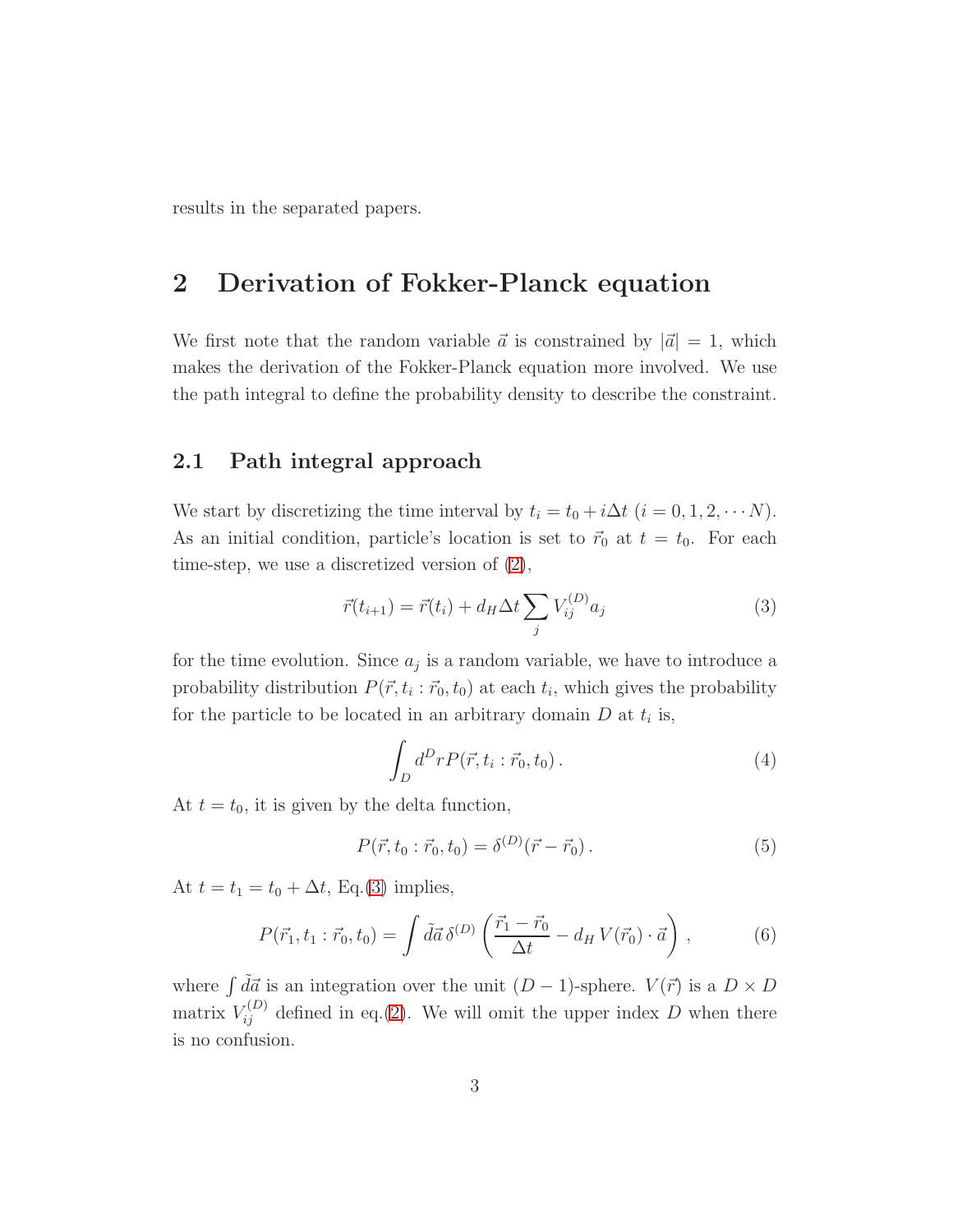The probability distribution after two steps can be evaluated by composing two  $P$ 's,

$$
\int_{V} d^{D}r_{2} P(\vec{r}_{2}, t_{2} : \vec{r}_{0}, t_{0})
$$
\n(7)

with

$$
P(\vec{r}_2, t_2 : \vec{r}_0, t_0) \tag{8}
$$

$$
= \int d^D r_1 P(\vec{r}_2, t_2 : \vec{r}_1, t_1) P(\vec{r}_1 : t_1 : \vec{r}_0, t_0, )
$$
\n(9)

One may repeat such process to the arbitrary steps N.

$$
P(\vec{r}_N, t_N : \vec{r}_0, t_0) \tag{10}
$$

$$
= \int \prod_{i=1}^{N-1} d^D r_i \prod_{i=0}^{N-1} P(\vec{r}_{i+1}, t_0 + (i+1)\Delta t : \vec{r}_i, t_0 + i\Delta t)
$$
 (11)

We rewrite it in the form of the path integral. We first note that

$$
P(\vec{r}_1, t_0 + \Delta t : \vec{r}_0, t_0) \tag{12}
$$

$$
= \int d\vec{a} \,\delta^{(D)} \left( \frac{\vec{r}_1 - \vec{r}_0}{\Delta t} - d_H V(\vec{r}_0) \vec{a} \right) \tag{13}
$$

<span id="page-4-0"></span>
$$
= \int d\vec{a} \int d^D \vec{p} \exp\left(i\vec{p} \cdot \left(\frac{\vec{r}_1 - \vec{r}_0}{\Delta t} - d_H V(\vec{r}_0)\vec{a}\right)\right) \tag{14}
$$

It implies that the expression  $P_N$  is written as,

$$
P(\vec{r}_N, t_N; \vec{r}_0, t_0) \tag{15}
$$

$$
= \int \prod_{i=1}^{N-1} d^D \vec{r}_i \prod_{j=0}^{N-1} \tilde{d} \vec{a}_j d^D \vec{p}_j \exp\left(i\vec{p}_j \cdot \left(\frac{\vec{r}_{j+1} - \vec{r}_j}{\Delta t} - d_H V(\vec{r}_j) \vec{a}_j\right)\right) (16)
$$

One may rewrite it in a formal notation of the path integral,

$$
P(\vec{y}, t_1 : \vec{x}, t_0) = \int D\vec{r} \,\tilde{D}\vec{a} \, D\vec{p} \, \exp\left(\mathrm{i} \int_{t_0}^{t_1} dt \, \vec{p}(t) \cdot \left(\frac{d\vec{r}(t)}{dt} - d_H V(\vec{r}(t))\vec{a}\right)\right) \tag{17}
$$

with the initial conditions  $\vec{r}(t_0) = \vec{x}$  and  $\vec{r}(t_1) = \vec{y}$ .  $\tilde{D}\vec{a}$  is the path integral measure over the unit sphere.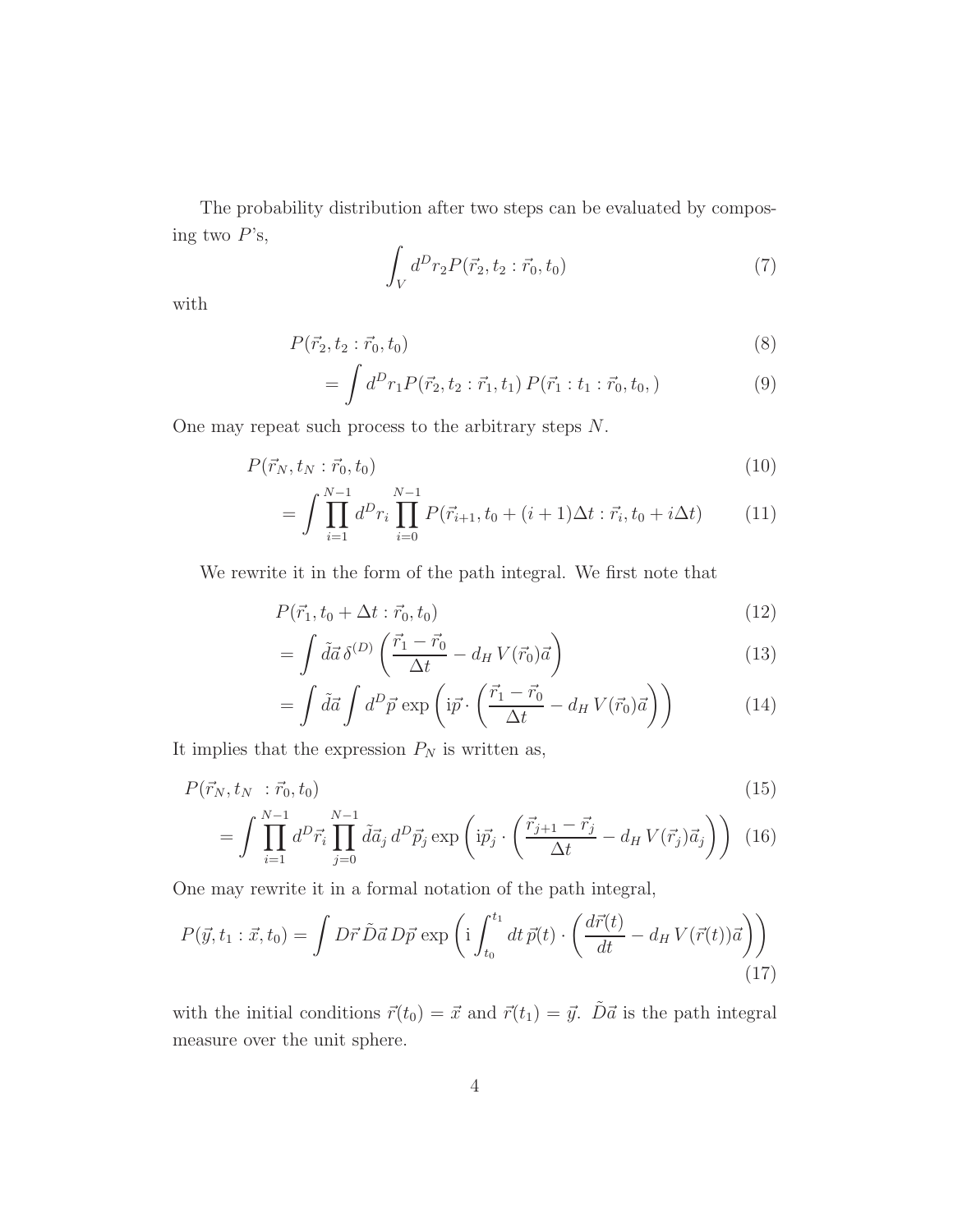**Removing the constraint on**  $\vec{a}$ **:** In the expression [\(17\)](#page-4-0), the integration over  $\vec{a}$  is constrained by  $|\vec{a}| = 1$ . A standard way to remove it is to introduce an auxiliary variable  $\lambda$  and rewrite the integration as,

$$
\int d\vec{a} = \int d\vec{a} \,\delta(\vec{a} \cdot \vec{a} - 1) \propto \int d\vec{a} \, d\lambda \, \exp\left(\frac{i\lambda}{2}(\vec{a} \cdot \vec{a} - 1)\right) \tag{18}
$$

There is no constraint on the integration variable  $\vec{a}$  in the final expression.

The path integral is rewritten as,

$$
P(\vec{y}, t_1 : \vec{x}, t_0) \tag{19}
$$

$$
= \int D\vec{r} \, D\vec{a} \, D\vec{p} \, D\lambda \tag{20}
$$

$$
\cdot \exp \int_{t_0}^{t_1} dt \left( \frac{i\lambda(t)}{2} (\vec{a}(t) \cdot \vec{a}(t) - 1) + i\vec{p}(t) \cdot \left( \frac{d\vec{r}(t)}{dt} - d_H V(\vec{r}(t)) \cdot \vec{a}(t) \right) \right).
$$
\n(21)

Gaussian integration over various variables: We note that the inte-grand in [\(21\)](#page-5-0) is gaussian with respect to  $\vec{a}$ . After the integration over  $\vec{a}$ , we arrive at,

<span id="page-5-0"></span>
$$
P(\vec{y}, t_1 : \vec{x}, t_0) = \int D\vec{r}D\vec{p}D\lambda \, e^{iS_1(\vec{r}, \vec{p}, \lambda)} \tag{22}
$$

$$
S_1(\vec{r}, \vec{p}, \lambda) = \int dt \left( -\frac{\lambda}{2} - \frac{d_H^2}{2\lambda} \vec{p} \cdot V(\vec{r})^2 \cdot \vec{p} + \vec{p} \cdot \frac{d\vec{r}}{dt} \right) . \tag{23}
$$

 $S_1$  is again quadratic with respect to  $\vec{p}$ . After the Gaussian integration over  $\vec{p}$ , one arrives at,

$$
P(\vec{y}, t_1 : \vec{x}, t_0) = \int D\vec{r}D\lambda \, e^{iS_2(\vec{r}, \lambda)} \tag{24}
$$

<span id="page-5-1"></span>
$$
S_2(\vec{r}, \lambda) = \int dt \frac{\lambda(t)}{2} \left( d_H^{-2} \frac{d\vec{r}}{dt} V(\vec{r})^{-2} \frac{d\vec{r}}{dt} - 1 \right)
$$
(25)

We will use this expression to derive the Fokker-Planck equation.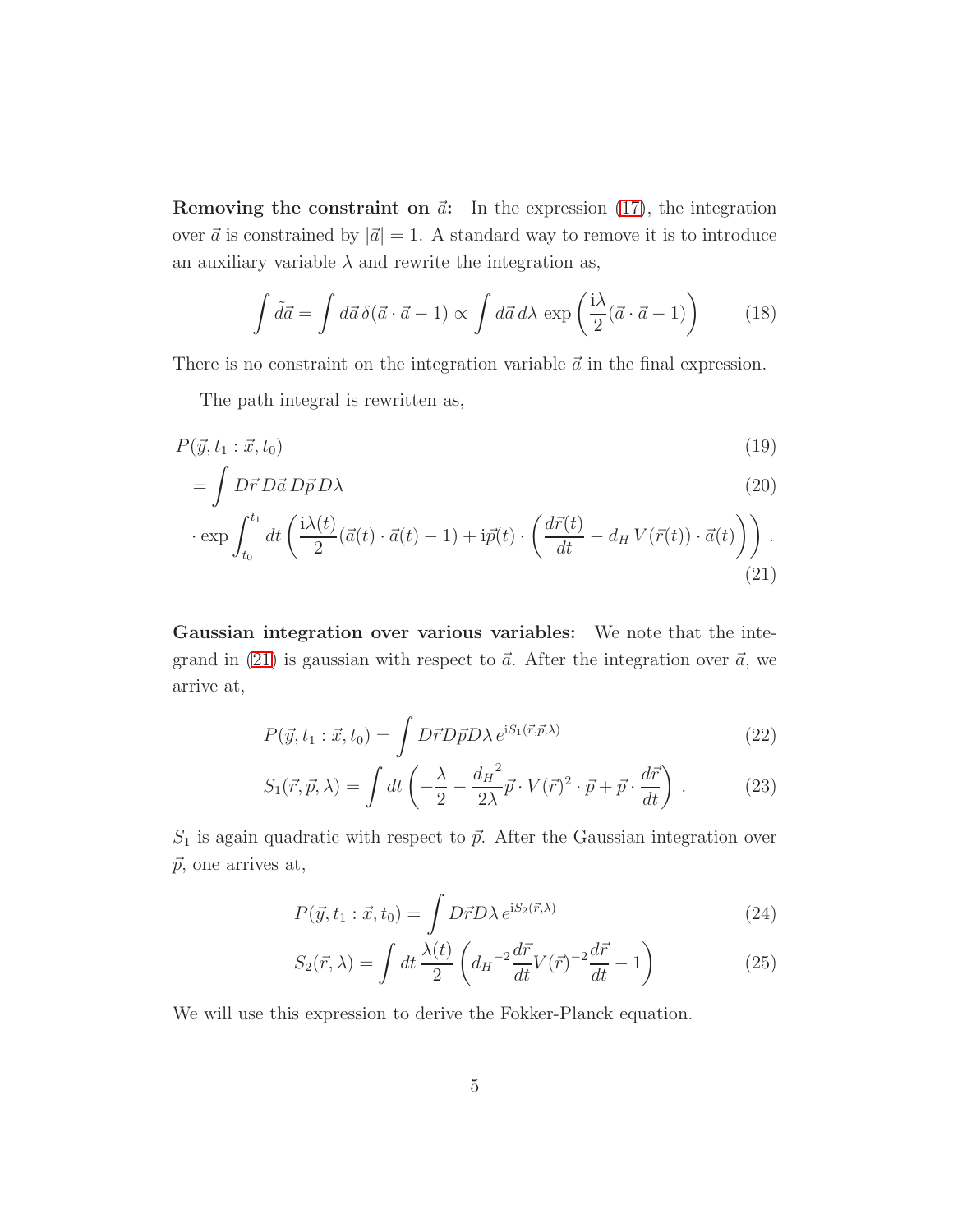### 2.2 Derivation of Fokker-Planck equation

The analysis of the path integral of the form [\(25\)](#page-5-1) was considered in the literature (see [\[6\]](#page-35-6) for instance)when the background is flat  $V_{ij} = \delta_{ij}$ . When we divide the time interval into large enough numbers, one may replace the dynamical variable  $\lambda$  to be a constant  $\lambda_0$ .<sup>[3](#page-6-0)</sup> The Lagrangian of the system may be written as,

$$
L = \frac{\lambda_0}{2} \left( d_H^{-2} \frac{dr^i}{dt} (V^{-2})_{ij} (\vec{r}) \frac{dr^j}{dt} - 1 \right)
$$
 (26)

The Hamiltonian which comes from this Lagrangian is,

$$
\mathcal{H} = \frac{d_H^2}{2\lambda_0} p_i (V^2)_{ij} p_j + \frac{\lambda_0}{2}, \quad p_i = \lambda_0 d_H^{-2} (V^{-2})_{ij} \frac{dr^i}{dt}.
$$
 (27)

We note that,

$$
(V^2)_{ij} = r^{-2D}(\delta_{ij} + (D^2 - 2D)\hat{r}_i\hat{r}_j) = r^{-2D}((D-1)^2\hat{r}_i\hat{r}_j + \sum_{\alpha}^{D-1} \hat{e}_{\alpha}\hat{e}_{\alpha}).
$$
 (28)

where  $\hat{e}_{\alpha}$  is the orthonormal basis in the angular direction. We replace  $p_i \to i\partial_i$  in the orthogonal coordinate. In the polar coordinates in D dimen-sions, one may write<sup>[4](#page-6-1)</sup>,

$$
\mathcal{H} = -\frac{d_H^2}{2\lambda_0 r^{2D+2}} \left( (D-1)^2 (r^2 \partial_r^2 - (D+1)r\partial_r) + \hat{\Omega} \right) + \frac{\lambda_0}{2}.
$$
 (29)

Here  $\hat{\Omega}$  is the Laplacian on  $S^{D-1}$  written in terms of the angular variables. For instance,

$$
\hat{\Omega} = \begin{cases}\n\frac{\partial_{\theta}^{2}}{\sin \theta} & \text{for } D = 2 \\
\frac{1}{\sin \theta} \partial_{\theta} (\sin \theta \partial_{\theta}) + \frac{1}{\sin^{2} \theta} \partial_{\varphi}^{2} & \text{for } D = 3\n\end{cases}
$$
\n(30)

<span id="page-6-0"></span><sup>3</sup>One may apply the conventional quantization method of the constrained system. We give the outline in appendix [B.](#page-25-0)

<span id="page-6-1"></span><sup>&</sup>lt;sup>4</sup>As it is obvious in the formula,  $D = 1$  is singular since r derivatives vanish. We restrict ourselves to  $D > 1$  in the following.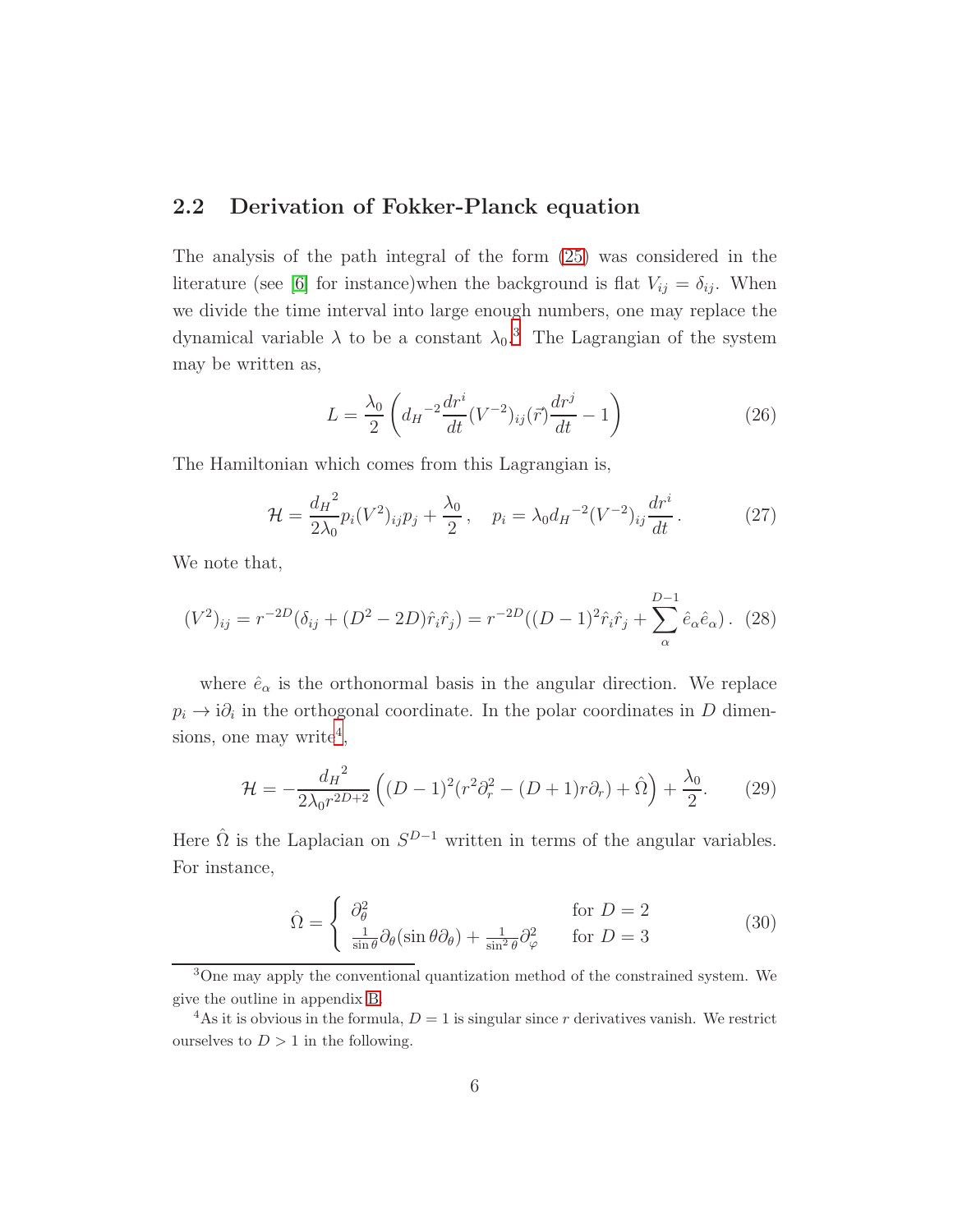We note some ambiguity in the ordering of r and  $\partial_r$ . To fix it, we require the radial Hamiltonian is Hermitian and total derivative with respect to the measure  $r^{D-1}dr$ :

<span id="page-7-0"></span>
$$
(r^{D-1}\Delta_r)^\dagger = r^{D-1}\Delta_r, \quad r^{D-1}\Delta_r = \partial_r(\text{something}), \tag{31}
$$

for  $\Delta_r = r^{-2D-2}(r^2\partial_r + ar\partial_r + b)$  with constant a, b. These conditions give  $a = -(D + 1)$  and  $b = 0$ .

The path integral formula implies that the probability density  $P(\vec{r}, t)$ satisfies the following Fokker-Planck equation,

$$
\frac{\partial}{\partial t}P(\vec{r},t) = \frac{h}{2r^{2D+2}}\left((D-1)^2(r^2\partial_r^2 - (D+1)r\partial_r) + \hat{\Omega}\right)P - \frac{\lambda_0}{2}P,\tag{32}
$$

with  $h = d_H^2/\lambda_0$ . The last term in [\(32\)](#page-7-0) breaks the conservation of probability. Since it is arbitrary, we will use a tuning  $\lambda_0 \rightarrow 0$  while keeping h finite. As we see, the total probability obtained by the integration of  $P(\vec{r}, t)$  is not conserved due to the singularity at the origin  $r = 0$ , where the last term may play some role in the future. For the following analysis, we will ignore it.

We note that the radial part of  $(32)$  is an example of the anomalous diffusion equation obtained by O'Shaughnessy and Procaccia [\[3\]](#page-35-1). The authors of [\[3\]](#page-35-1) found an exact solution in a closed form,

<span id="page-7-1"></span>
$$
P(r,t) \propto t^{-\frac{D}{2+\theta}} \exp\left(-\frac{r^{2+\theta}}{K(2+\theta)^{2}t}\right),
$$
\n(33)

where  $\theta$  is an arbitrary parameter of the equation. In our case, one should identify  $\theta = 2D$  and set  $K = h/2$ . It describes an anomalous diffusion starting from  $r = 0$ . In our case [\[1\]](#page-34-0), we set the initial location of the particle outside of the origin. It requires us to study the more general families of the solutions, which reveals a new essential feature of the equation.

**Scaling symmetry:** A basic property of the Fokker-Planck equation is the existence of the scaling symmetry, (with  $\vec{\omega}$ , the angular coordinates),

$$
r \to r' = \gamma r, \quad \vec{\omega} \to \vec{\omega}, \quad t \to \gamma^{2D+2} t,
$$
\n(34)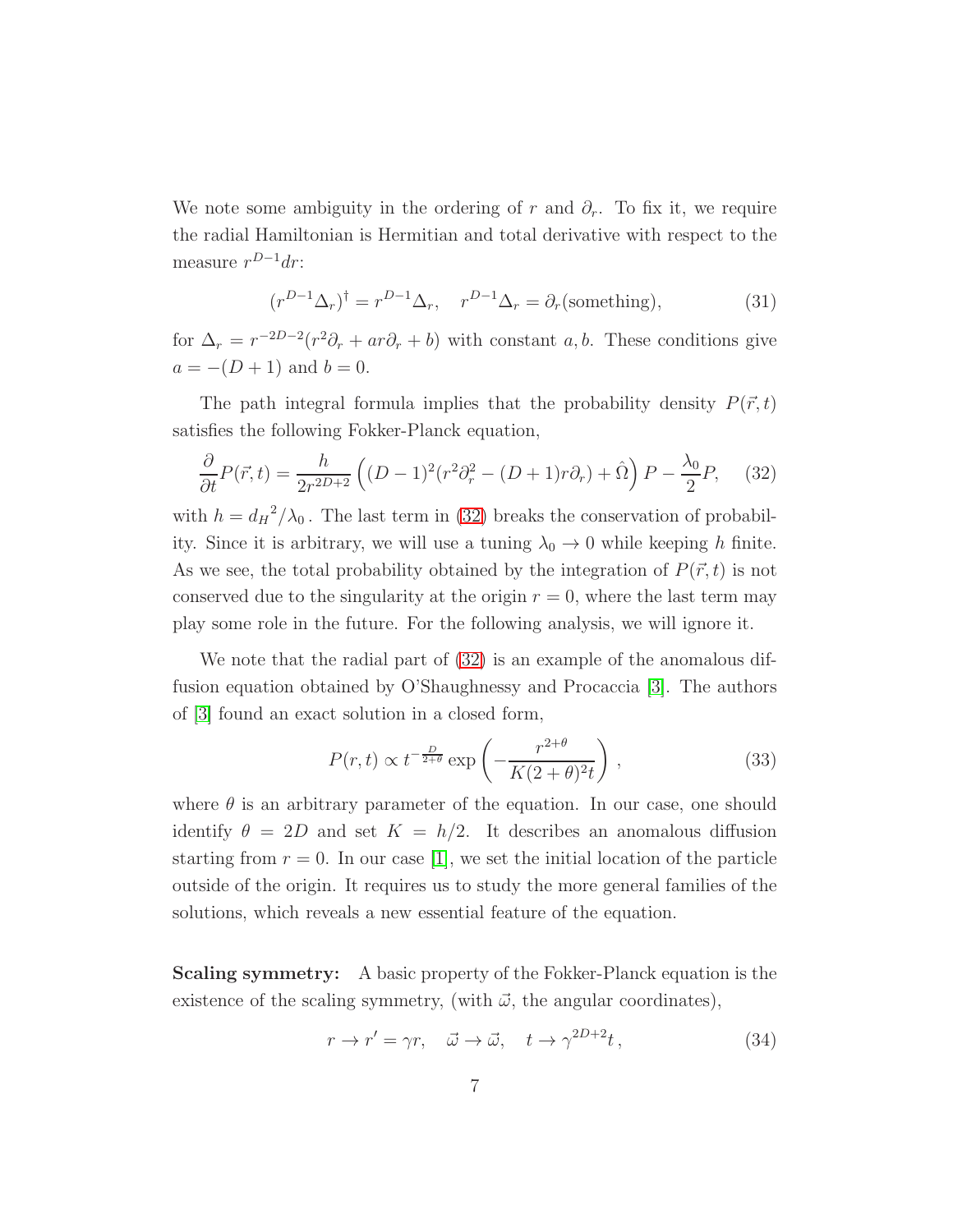for arbitrary  $\gamma \in \mathbb{R}_{\neq 0}$ . It implies that the solution of [\(32\)](#page-7-0) with the initial value, say  $P(t = 0) \sim \delta(r - r_0)$  can be obtained from the initial value problem with  $\delta(r-1)$  by scaling the time parameter  $t \to r_0^{2(D+1)}$  $_{0}^{2(D+1)}t.$ 

**Boundary condition at**  $r = 0$  We normalize the probablity density  $P(r, \vec{\omega}, t)$  by,

$$
\int_0^\infty r^{D-1} dr \int_{S^{D-1}} d\vec{\omega} P(r, \vec{\omega}, t) = 1.
$$
 (35)

 $d\vec{\omega}$  is a normalized measure on  $S^{D-1}$ . By taking the time derivative, one obtains,

$$
0 = \int_0^\infty r^{D-1} dr \int d\vec{\omega} \, \partial_t P(r, \vec{\omega}, t)
$$
  
= 
$$
\int_0^\infty dr \int d\vec{\omega} \, \frac{h}{2} \left( (D-1)^2 \partial_r (r^{-D-1} \partial_r P) + r^{-D-3} \hat{\Omega} P \right) - \frac{\lambda_0}{2}
$$
  
= 
$$
\int d\vec{\omega} \, \frac{h(D-1)^2}{2} r^{-D-1} \partial_r P(r, \vec{\omega}, t) \Big|_{r=0} - \frac{\lambda_0}{2}.
$$
 (36)

Naively, it would be best to use the boundary conditions at  $r = 0$  and  $r = \infty$ ,

<span id="page-8-3"></span><span id="page-8-1"></span>
$$
r^{-D-1}\partial_r P(r,\vec{\omega},t)|_{r=0,\infty} = 0.
$$
\n(37)

In particular, the particular solution [\(33\)](#page-7-1) satisfies this condition.

As we will see, it is impossible to obtain a complete set of eigenfunctions which satisfies this boundary condition. One may interpret it as the breakdown of the unitarity of the Hamiltonian through the boundary condition, namely due to the singularity at  $r = 0<sup>5</sup>$  $r = 0<sup>5</sup>$  $r = 0<sup>5</sup>$ .

In the exact solutions obtained in the next section, it is necessary to impose a relaxed condition at  $r = 0$ ,

<span id="page-8-2"></span>
$$
\lim_{r \to 0} r^{-D-1} \partial_r P(r, \vec{\omega}, t) = \text{finite},\tag{38}
$$

to have nontrivial solutions. It implies that the probability flows out at the origin. As explained in the introduction, we interpret it that the particles,

<span id="page-8-0"></span><sup>&</sup>lt;sup>5</sup>As a different approach, a cut-off by  $r = \epsilon$  is discussed in Section 4.4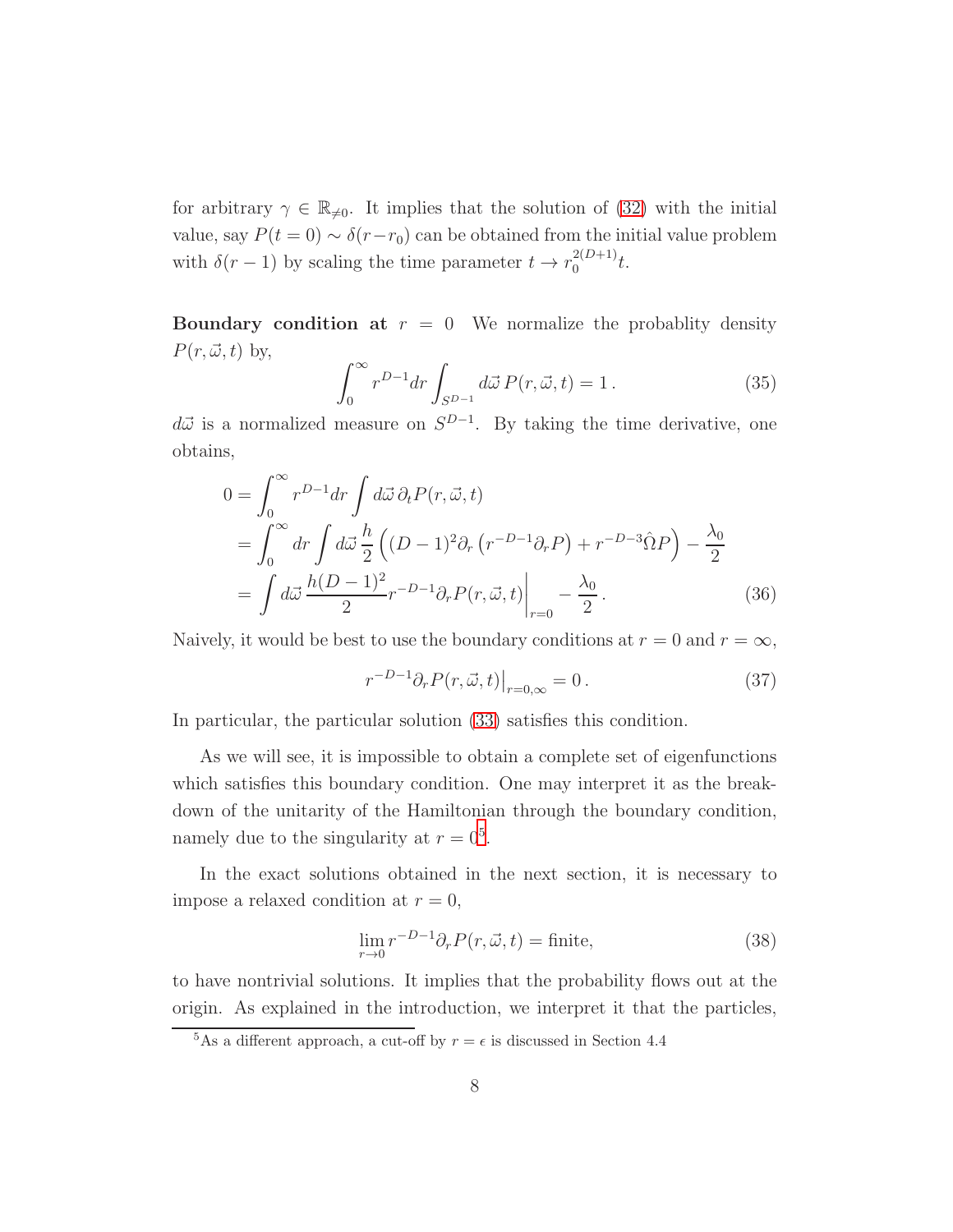which approach too close to the origin, jump out of the cut-off as shown in the numerical simulation [\[1\]](#page-34-0). The recovery of the probability depends on the numerical setup. We will study more detail in the next section.

### <span id="page-9-1"></span>3 Analysis of Fokker-Planck equation

#### 3.1 Exact solution in arbitrary dimensions

It is straightforward to solve [\(32\)](#page-7-0) with arbitrary initial and the relaxed boundary conditions. We drop the last term in [\(32\)](#page-7-0). We first construct the eigenfunctions of the hamiltonian  $\mathcal{K} = \frac{2}{h}\mathcal{H}$ ,

$$
\mathcal{K}\psi(r,\vec{\omega}) = -k^2\psi(r,\vec{\omega}), \quad \mathcal{K} = r^{-2D-2}\left((D-1)^2(r^2\partial_r^2 - (D+1)r\partial_r) + \hat{\Omega}\right),\tag{39}
$$

where  $k^2 \geq 0$  is the eigenvalue. We use the standard separation of variable technique for the radial and a set of the angle variables  $\vec{\omega} = (\omega_1, \dots, \omega_{D-1}),$ 

$$
\psi(r,\omega) = R(r)\Theta(\vec{\omega}), \quad \hat{\Omega}\Theta(\vec{\omega}) = -b^2\Theta(\vec{\omega}), \tag{40}
$$

where  $b^2 \geq 0$  is the eigenvalue of  $\hat{\Omega}$ . The eigenfunctions in the angular directions are,

$$
D = 2: \quad \Theta(\theta) = e^{\mathrm{i}n\theta}, \quad b^2 = n^2, \quad n \in \mathbb{Z}
$$
\n
$$
(41)
$$

$$
D = 3: \quad \Theta(\theta, \varphi) = Y_{\ell m}(\theta, \varphi), \quad b^2 = \ell(\ell + 1) \quad \ell \in \mathbb{Z}_{\geq 0}, \, m \in [-\ell, \ell], \tag{42}
$$

where  $Y_{\ell,m}$  is the spherical harmonics.

The equation for  $R(r)$  becomes,

<span id="page-9-0"></span>
$$
r^{-2D-2}((D-1)^2(r^2\partial_r^2 - (D+1)r\partial_r) - b^2)R(r) = -k^2R(r).
$$
 (43)

We change variable

$$
\zeta = \frac{kr^{D+1}}{D^2 - 1} \tag{44}
$$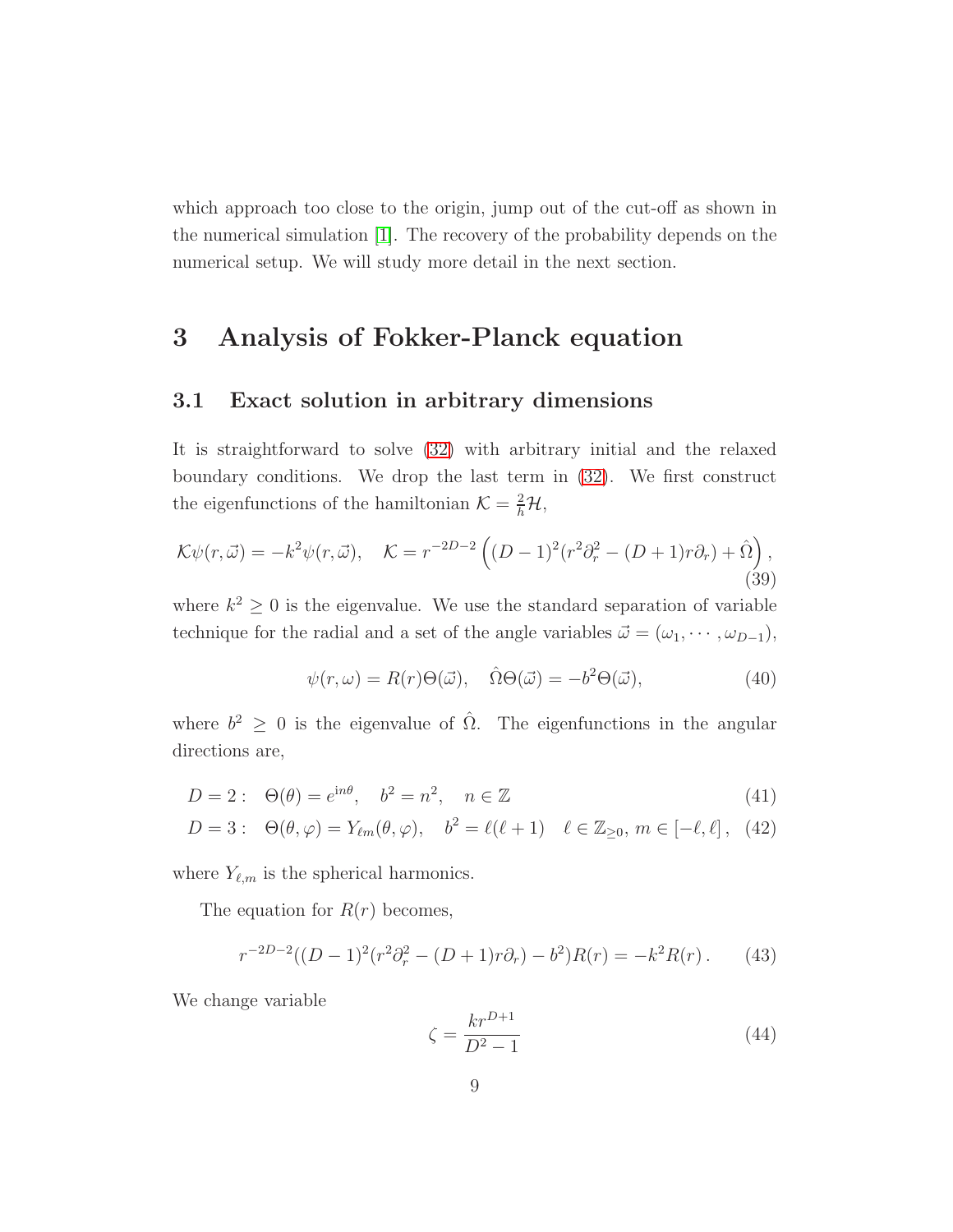and rewrite  $R(r) = r^{1+D/2} f(\zeta)$ . The differential equation [\(43\)](#page-9-0) becomes the Bessel equation,

$$
\zeta^2 \frac{d^2 f}{d\zeta^2} + \zeta \frac{df}{d\zeta} + (\zeta^2 - \nu^2)f = 0,
$$
\n(45)

with

<span id="page-10-0"></span>
$$
\nu = \frac{\sqrt{4b^2 + ((2+D)(D-1))^2}}{2(D^2-1)}.\tag{46}
$$

It implies that the general solutions are,

<span id="page-10-1"></span>
$$
R(r) = r^{1+D/2} \left( c_+ J_\nu \left( \frac{kr^{D+1}}{D^2 - 1} \right) + c_- J_{-\nu} \left( \frac{kr^{D+1}}{D^2 - 1} \right) \right) \tag{47}
$$

where  $c_{\pm}$  are arbitrary constants.

In the vicinity  $x \sim 0$ , the Bessel function behaves as,

$$
J_{\nu}(x) \sim \frac{1}{2^{\nu} \Gamma(\nu + 1)} x^{\nu} (1 + O(x^2)). \tag{48}
$$

One note that the solution  $J_{-\nu}$  does not meet the boundary condition [\(37\)](#page-8-1) nor the relaxed one [\(38\)](#page-8-2). For  $J_{\nu}$ ,

$$
r^{1+\frac{D}{2}}J_{\nu}\left(\frac{kr^{D+1}}{D^2-1}\right) \propto r^{1+\frac{D}{2}+\sqrt{\left(\frac{b}{D-1}\right)^2+(1+\frac{D}{2})^2}}(1+O(r^{2(D+1)})).\tag{49}
$$

While  $b^2 > 0$ , the stronger condition [\(37\)](#page-8-1) holds. For the spherically symmetric case  $b^2 = 0$ , on the other hand, we can impose only the relaxed condition [\(38\)](#page-8-2). Since we need the spherically symmetric functions to form the complete basis, the violation of the boundary condition [\(37\)](#page-8-1) is inevitable.

From the complete set of solutions of [\(32\)](#page-7-0), one may write the general solutions as,

$$
P(r, \vec{\omega}, t) = \int_0^\infty dk \sum_{\vec{n}} \rho_{\vec{n}}(k) e^{-\frac{h t k^2}{2}} Y_{\vec{n}}(\vec{\omega}) \left(\frac{kr^{D+1}}{D^2 - 1}\right)^{\frac{1 + D/2}{D+1}} J_{\nu_{\vec{n}}} \left(\frac{kr^{D+1}}{D^2 - 1}\right),\tag{50}
$$

where  $\vec{\omega}$  is the coordinate of  $S^{D-1}$ ,  $Y_{\vec{n}}(\vec{\omega})$  is the spherical harmonics with the quantum numbers  $\vec{n}$ ,  $\nu_{\vec{n}}$  is [\(46\)](#page-10-0) where b is determined from  $\vec{n}$ .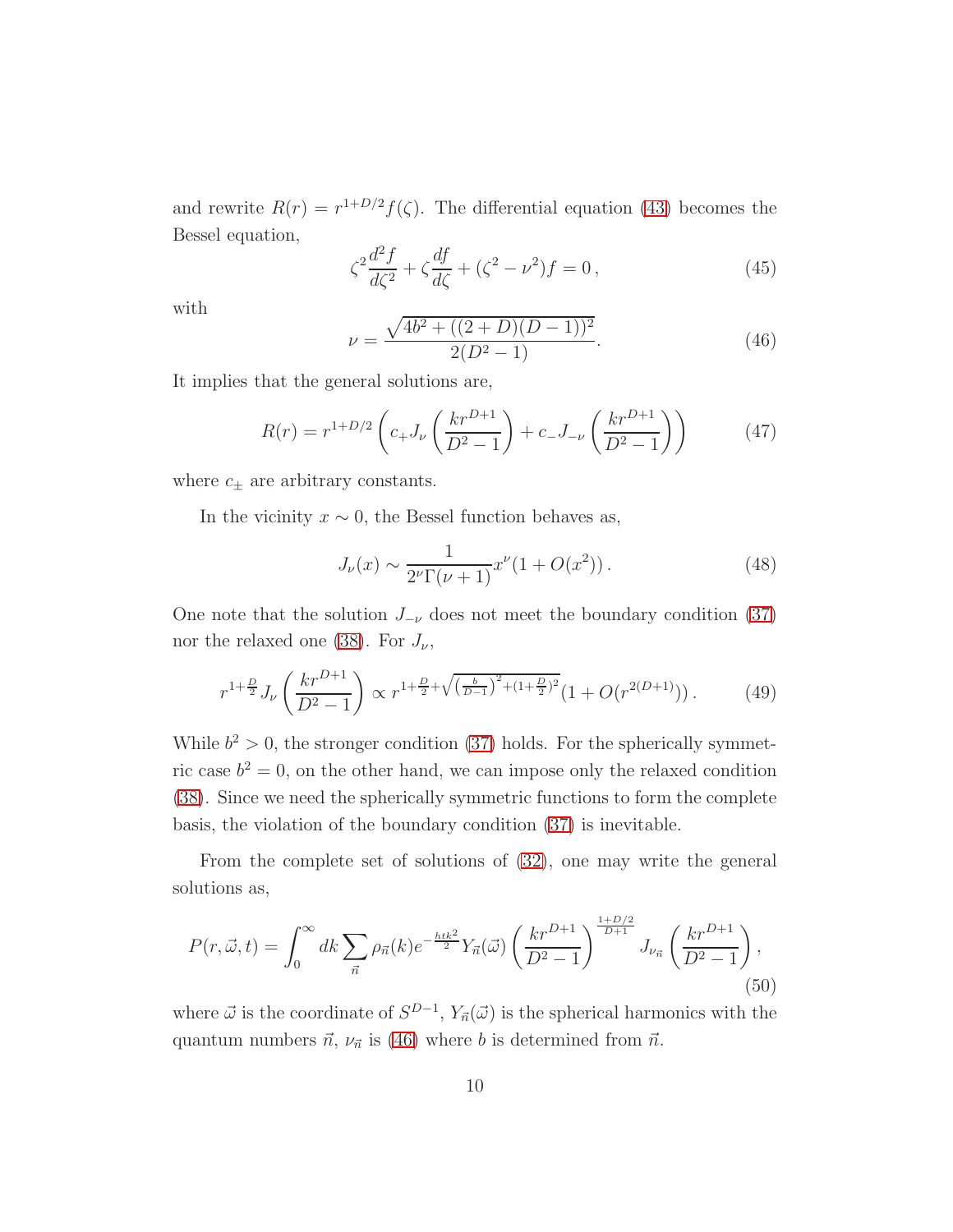#### 3.2 Green's function

Green's function  $G(r, \vec{\omega}, t)$  is the probability distribution  $P(r, \vec{\omega}, t)$  that corresponds to the choice of the delta function distribution as the initial value. The support of the delta function is located at  $r > 0$ .

The derivation of Green's function is elementary, by using the orthogonality of the spherical harmonics and the Hankel transformation for the Bessel functions,

<span id="page-11-3"></span>
$$
f(x) = \int_0^\infty k dk \tilde{f}(k) J_\nu(kx), \qquad \tilde{f}(k) = \int_0^\infty x dx f(x) J_\nu(kx). \tag{51}
$$

In particular, we will use the following cases.

1. Spherically symmetric case for arbitrary D. We set the initial value as,

$$
G(r, t = 0) = \delta(r - 1). \tag{52}
$$

Green's function is,

<span id="page-11-0"></span>
$$
G(r,t) = \frac{r^{1+\frac{D}{2}}}{(D-1)^2(D+1)} \int_0^\infty k dk e^{-hk^2t/2} J_{\nu_D} \left(\frac{k}{D^2-1}\right) J_{\nu_D} \left(\frac{kr^{D+1}}{D^2-1}\right)
$$
\n(53)

with

<span id="page-11-2"></span>
$$
\nu_D = \frac{1 + D/2}{D + 1}.\tag{54}
$$

2.  $D = 2$  with the angle dependence. The initial value is  $G(r, \theta, t) =$  $\delta(r)\delta(\theta)$ .

<span id="page-11-1"></span>
$$
G(r,\theta,t) = \frac{r^2}{6\pi} \int_0^\infty k dk \sum_{n \in \mathbb{Z}} J_{\nu_n}(kr^3/3) J_{\nu_n}(k/3) e^{-hk^2t/2 + in\theta} \,. \tag{55}
$$

3.  $D = 3$  with the angle dependence. With the polar coordinates  $r, \theta, \varphi$ ,  $(0 \leq \theta \leq \pi, \, \varphi \in [-\pi, \pi]),$  we set the initial condition,

$$
G(r, \theta, \varphi, t) = \delta(r - 1)\delta(\theta).
$$
 (56)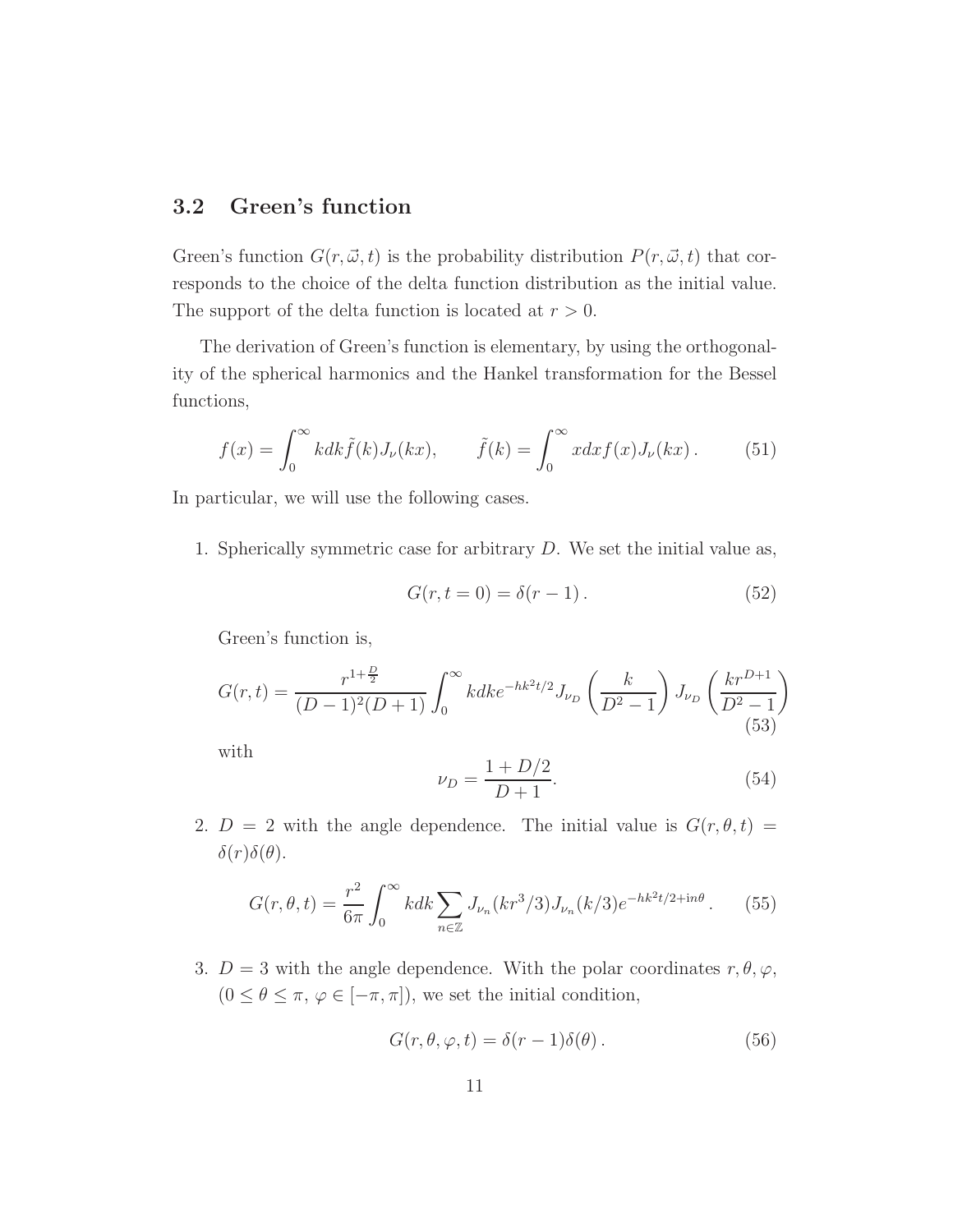Green's function becomes,

<span id="page-12-1"></span>
$$
G(r, \theta, \varphi, t) = \frac{r^{5/2}}{8} \int_0^\infty k dk \sum_{l=0}^\infty \frac{2l+1}{4\pi} J_{\nu_l}(kr^4/8) J_{\nu_l}(k/8) P_l(\cos\theta) e^{-hk^2t/2}
$$
\n(57)

where  $P_l$  is the Legendre function.

In appendix [C,](#page-27-0) we give the explicit derivation of the formulae.

### 3.3 Recovery of the unitarity through boundary conditions

The conservation law

<span id="page-12-0"></span>
$$
\int r^{D-1} dr d\vec{\omega} P(r, \vec{\omega}, t) = 1
$$
\n(58)

,

is necessary to interpret  $P(r, \vec{\omega}, t)$  as the probability distribution. This condition, however, can be broken through the use of the relaxed boundary condition [\(38\)](#page-8-2) for the spherically symmetric function. It applies to Green's function obtained in the last subsection.

When the unitarity [\(58\)](#page-12-0) is broken, we have to modify the function  $P(r, \vec{\omega}, t)$ to define the diffusion process properly. It depends on the set-up of the numerical simulation, with which we compare the result. In our case, we need a comparison with the companion paper [\[1\]](#page-34-0), where the authors consider the motion in the space in a square (or a cube) with the edge length 2L. When the particle jumps out of the box because of the vital force in the vicinity of the dipole, they use two types of "boundary conditions" to recover the particles.

- Condition 1 uses the periodic boundary condition to force the particle to return to the original square or cube.
- Condition 2 forces the disappeared particle to the initial position of the particle.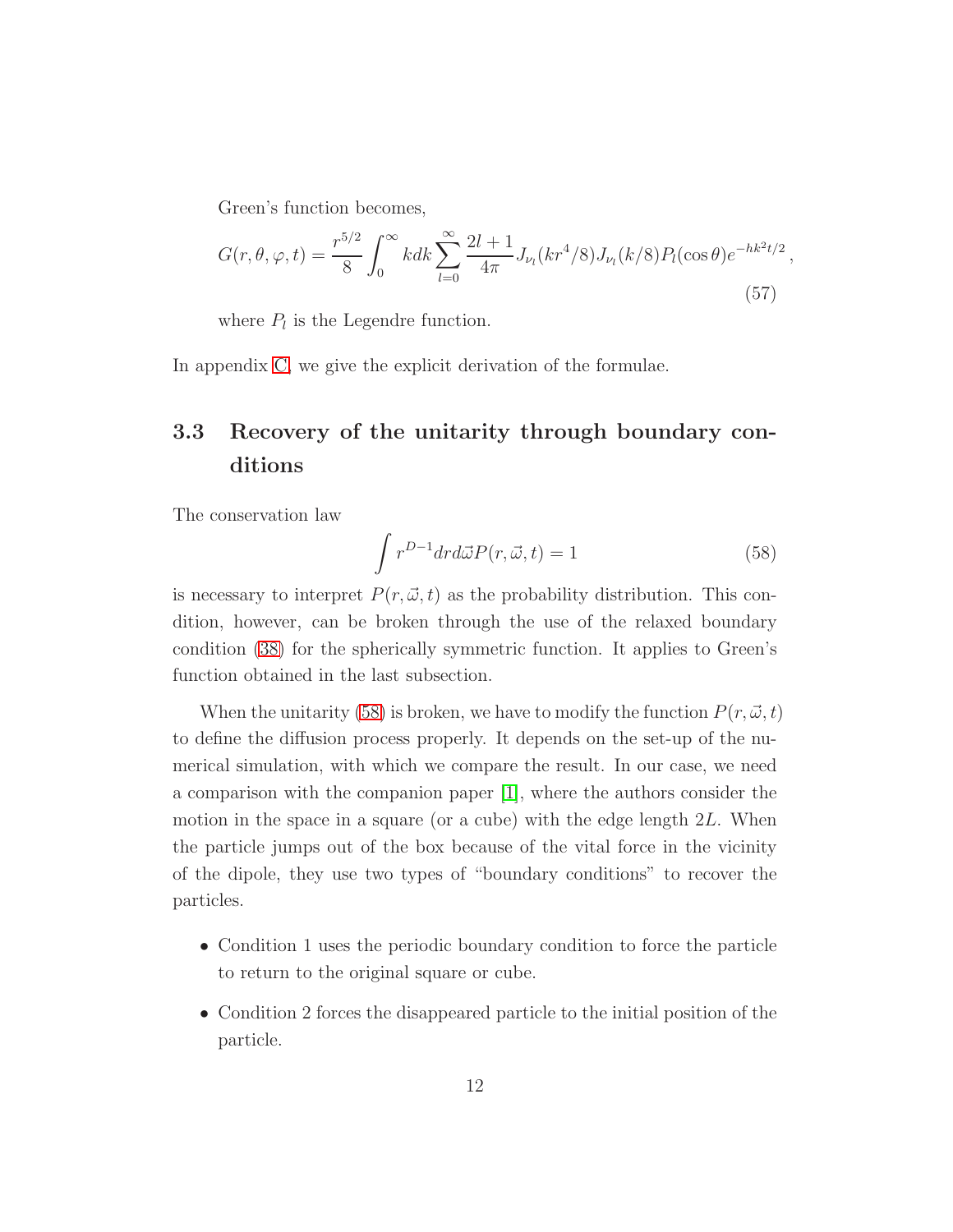Under these boundary conditions, they obtained the fractional dimension of the trajectory  $D_f$  of the particle. For  $D = 3$  with condition 1,  $D_f \sim 2.6$  and with condition 2,  $D_f \sim 2.4$ . For  $D = 2$  with condition 1,  $D_f \sim 1.8$ , and with the condition 2,  $D_f \sim 1.7$ .

We modify Green's function for the condition 2. We define the total probability from the original Green's function as,

$$
N(t) = \int r^{D-1} dr d\vec{\omega} P(r, \vec{\omega}, t).
$$
 (59)

One can evaluate the derivative with respect to time by [\(36\)](#page-8-3).

From the solution of the FP equation,  $P(r, \vec{\omega}, t)$ , we define the modified probability density  $\tilde{P}$  by using the condition 2,

$$
\tilde{P}(r, \vec{\omega}, t) = P(r, \vec{\omega}, t) - \int_0^t dt_1 \dot{N}(t_1) P(r, \vec{\omega}, t - t_1) \n+ \int_0^t dt_1 \dot{N}(t_1) \int_{t_1}^t \dot{N}(t_2) P(r, \vec{\omega}, t - t_2) + \cdots,
$$
\n(60)

<span id="page-13-1"></span><span id="page-13-0"></span>
$$
= P(r, \vec{\omega}, t) - \int_0^t dt_1 \dot{N}(t_1) \tilde{P}(r, \vec{\omega}, t - t_1), \qquad (61)
$$

where  $\dot{N} = \frac{dN}{dt}$ . The second term in the first line implies the recovery of the particle during the period  $[0, t]$ . The second line of  $(60)$  is necessary that the particle, which was once recovered, can disappear again during the time interval  $[t_1, t]$ . Eq.[\(61\)](#page-13-1) gives a recursive definition of  $\tilde{P}$ .  $\tilde{P}$  satisfies  $\int r^{D-1} dr d\vec{\omega} \tilde{P}(r, \vec{\omega}, t) = 1$ . <sup>[6](#page-13-2)</sup> Thus, one may use it as the definition of the probability density.

<span id="page-13-2"></span> ${}^{6}$ To prove it, one integrate [\(60\)](#page-13-0) over the space. One obtains an integral equation,  $\tilde{N}(t) = N(t) - \int_0^t dt_1 \dot{N}(t_1) \tilde{N}(t-t_1)$  where  $\tilde{N}(t) = \int r^{D-1} dr d\vec{\omega} Q(r, \vec{\omega}, t)$ . An obvious solution is  $\tilde{N}(t) = 1$ , but it is also the unique solution due to the nature of the integral equation.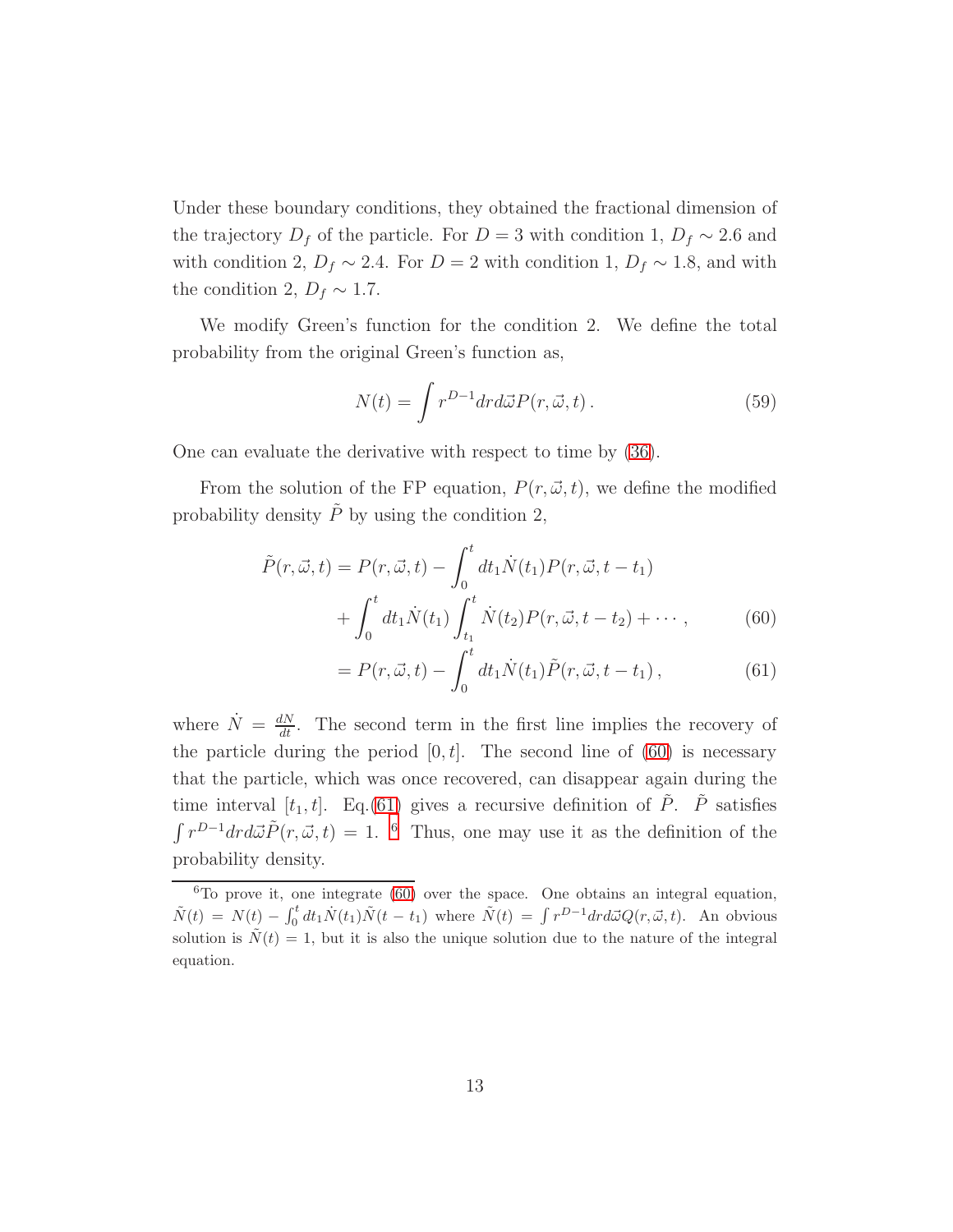### 4 Numerical analysis and the fractal diffusion

While [\(53–](#page-11-0)[57,](#page-12-1) [61\)](#page-13-1) gives the explicit form of (modified) Green's function, it is not so obvious to find the fractal behavior of the trajectory in an analytic form since it involves the integration and the summation. In the following, we evaluate these expressions numerically by cutting off the k integration to  $k \in \mathbb{R}$  $(0, k^{\text{max}})$  and the summation over the angular labels  $|n| < n^{\text{max}}$  at  $k^{\text{max}} \sim 60$ and  $n^{\max} \sim 50$  respectively, and set  $h = 1$ .  $k^{\max}$  and  $n^{\max}$  give the ultra-violet cut-off, which is necessary for numerical computation. If we choose them too small, Green's functions have un-physical oscillating behavior, making the fractal dimension calculation ill-defined. As they become larger, one has a better description for smaller t.We use Mathematica for the evaluation.

In this section, we show

- The decrease of the total probability due to the singularity at the  $r = 0$ . It appears relatively early,  $t \sim 0.01$  for  $D = 2, 3$ . We need to use the modified probability density [\(61\)](#page-13-1) to obtain the proper result.
- The diffusion is anisotropic.
- The latent fractal dimensions, in the sense of Mandelbrot, coincides with the numerical results in [\[1\]](#page-34-0)

#### 4.1 Decrease of the total probability

So far, we have discussed the loss of the total probability by analytical methods. To illuminate how it appears, we plot Green's function for the spherically symmetric case [\(53\)](#page-11-0) for  $D = 2, 3$ .

In Figure [1,](#page-15-0) we plot  $P(r, t)$  for  $D = 2, 3$  with  $t = 2^n$   $(n = -9, -8, \dots, 0)$ with different colors for each t. The sharpest profile corresponds to  $t = 2^{-9}$ , and the curve blurs as the time evolution. The total probability equals the area sandwiched between the plot curve and the horizontal axis. It begins to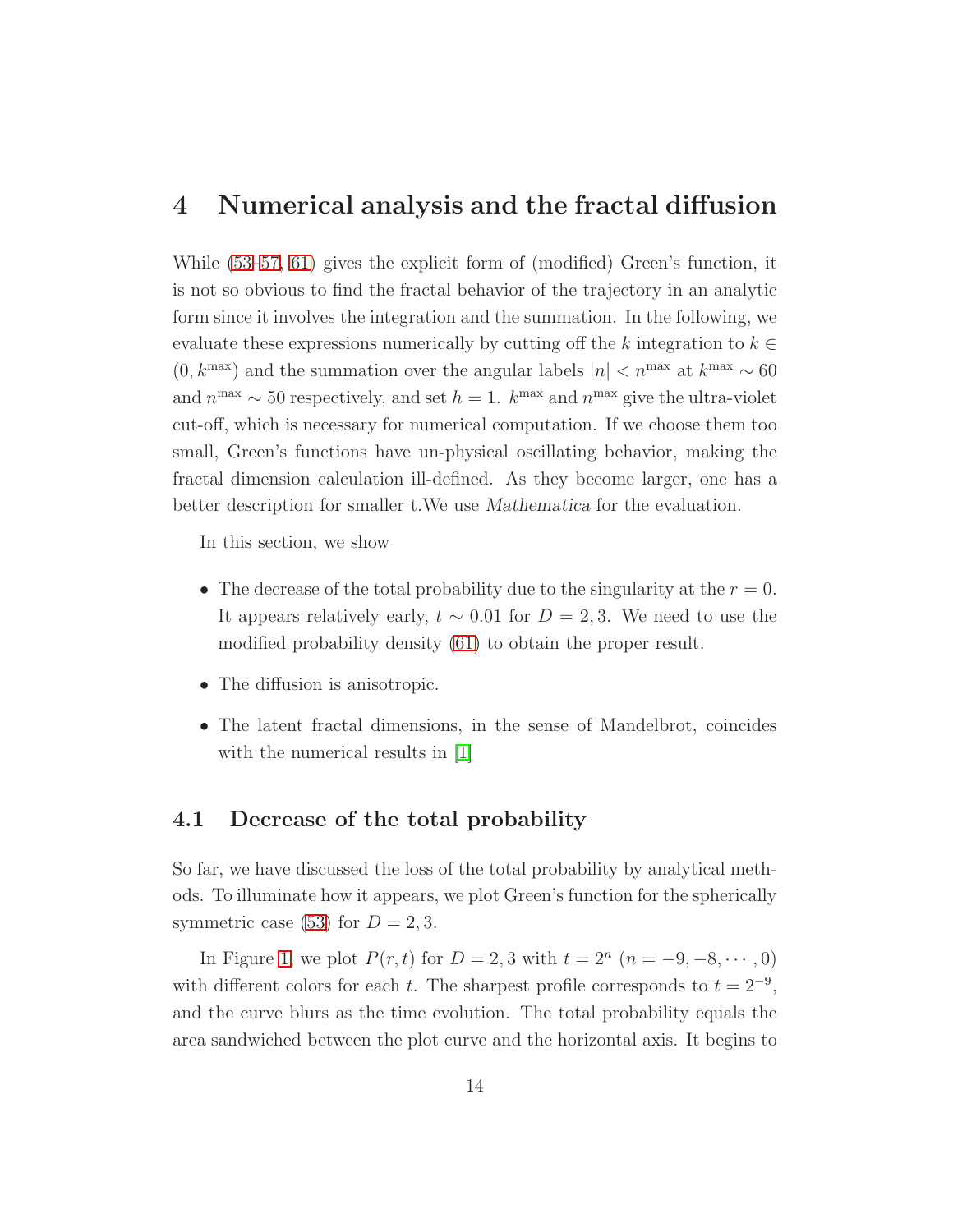<span id="page-15-0"></span>

Figure 1: Plots of  $G(r, t)$  for  $t = 2^n$   $(n = -9, -8, \dots, 0)$ . Horizontal axis gives the radius

decrease the time evolution in the early stage, say  $t = 2^{-7} \sim 0.01$ , and most of the probability vanishes as early as  $t \sim 0.25$ . We also note that the shape of the plot implies that the particles are absorbed to the origin, which we interpret as the repulsion to infinity. If one compares  $D = 2$  and  $D = 3$ , the repulsion at the origin is stronger for  $D = 3$  since the singularity at  $r = 0$  is stronger for  $D = 3$ .

The absorption of the total probability remains the same if we include the angular variable dependence. We compute the total probability, which depends on time for  $D = 2, 3$  in Figure [2.](#page-16-0) The horizontal axis describes the time  $(\log_2 t)$ , and the vertical axis gives the total probability. Both graphs describe a similar process with a slight shift in the decreasing time interval; the absorption is slower in  $D = 2$ . In either case, one observes the total probability vanishes in a relatively small time interval  $t \sim 0.05$ . We need the modification of Green's function to evaluate the fractal dimensions. We note that there are similar plots in [\[1\]](#page-34-0).

#### 4.2 Profile of modified Green's function

The second characteristic feature of the system is that the behaviors in the radial direction and the angular directions are generally different. To see it graphically, we give plot of the modified Green's function for  $D = 2$  with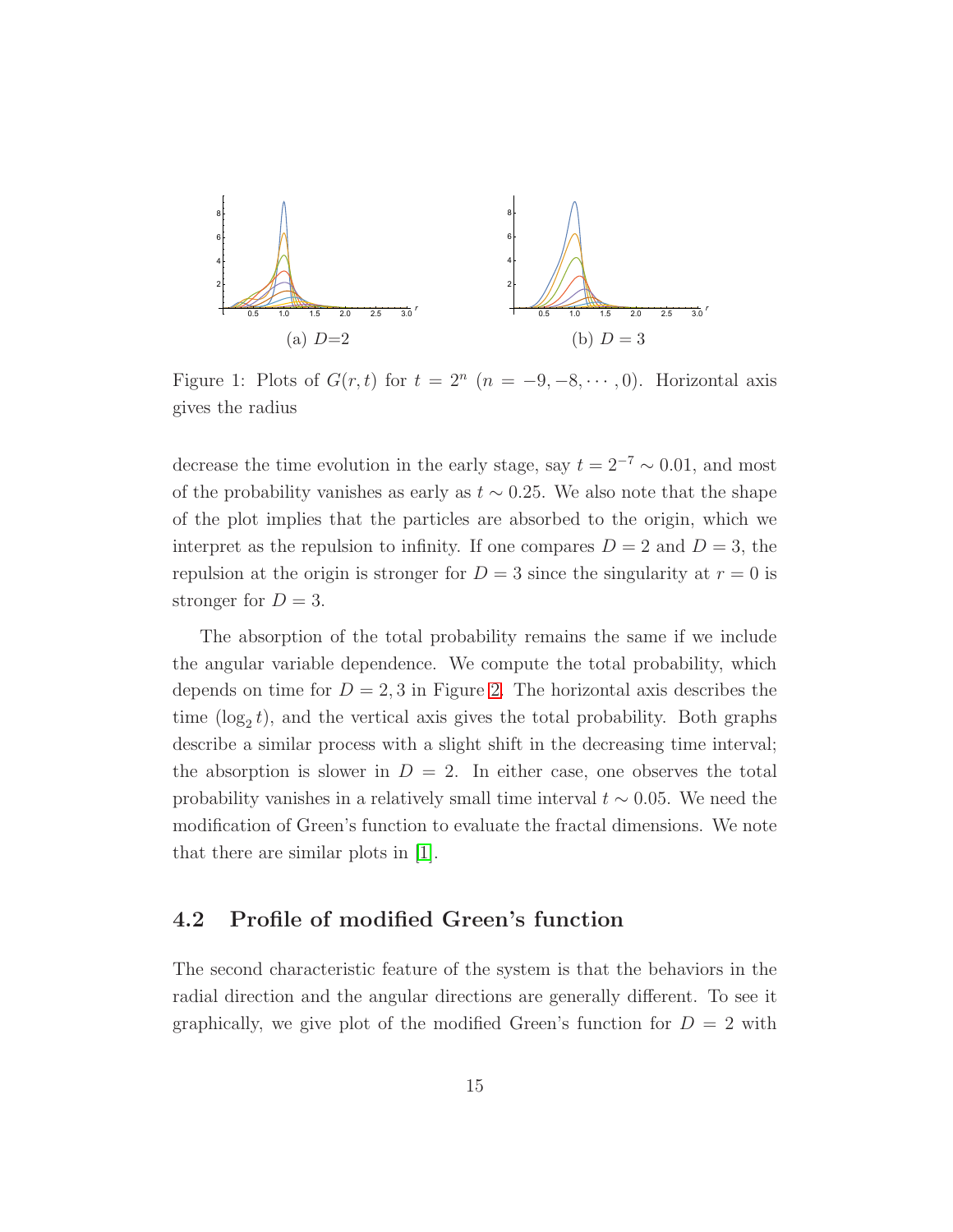<span id="page-16-0"></span>

Figure 2: Decrease of total probability. Horizontal axis gives  $\log_2 t$ .

 $t = 2^n$  with  $n = -8, -7, -6, -5$  in Figure [3.](#page-17-0)

One may see that the diffusion in the angular direction is faster than the radial direction. It comes from the behavior of the original Green's function. At the same time, the shape of the sharp peak remains the same, which is due to the modification of Green's function [\(60\)](#page-13-0), where we have to add Green's function at an earlier time to recover the unitarity. We obtained a similar behavior for  $D = 3$ ; the diffusion in the radial direction is suppressed compared with the angular direction.

#### 4.3 Hurst exponent and Fractal dimension

We compute the variation to evaluate the fractal dimension of the trajectory. Since the diffusion is anisotropic, separating the radial and the angular directions will be helpful.

We use the modified Green's function,  $\tilde{G}$  [\(55,](#page-11-1) [57\)](#page-12-1) with the modification [\(60\)](#page-13-0) to define the average. In the numerical computation, we truncate the summation to  $\dot{N}^2$  order.

We use the polar coordinates to evaluate the variations. For  $D = 2$ , since we start from  $\theta = 0$ , one may put  $\langle \theta \rangle = 0$  and  $\langle \vec{r} \rangle = (\langle r \rangle, 0)$ . The variation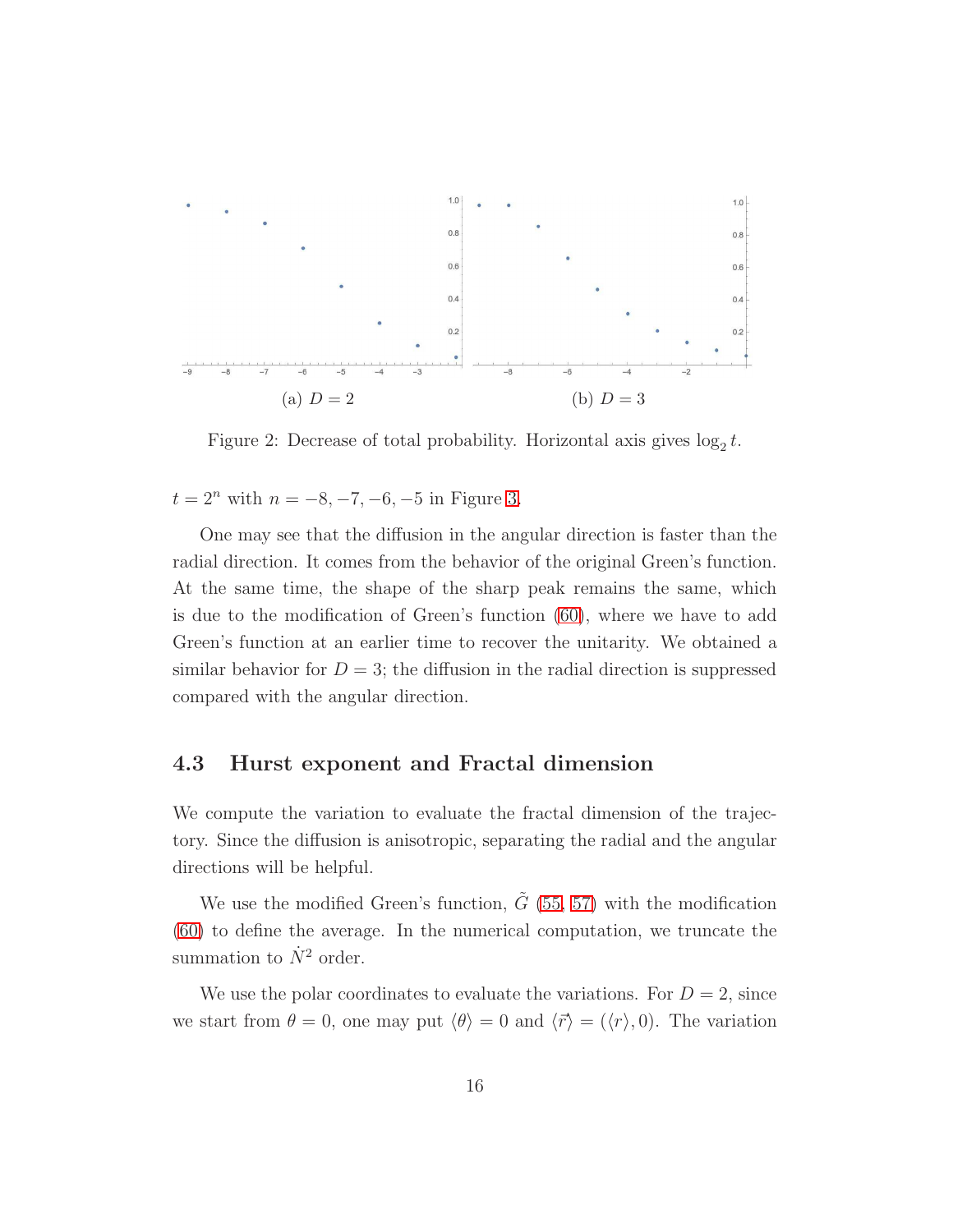<span id="page-17-0"></span>

Figure 3: Time evolution of modified Green's function for  $D = 2$ : The axis downward to right gives the radius  $r \in [0.5, 3]$  and the axis upward to right gives the angle  $\theta \in [-\frac{\pi}{2}$  $\frac{\pi}{2}, \frac{\pi}{2}$  $\frac{\pi}{2}$ .

is decomposed as,

$$
\langle (\vec{r} - \langle \vec{r} \rangle)^2 \rangle = \langle (\Delta \vec{r})^2 = \langle r^2 \rangle + \langle r \rangle^2 - 2 \langle r \rangle \langle r \cos \theta \rangle = (\Delta_r)^2 + (\Delta_\theta)^2, \quad (62)
$$
  

$$
(\Delta_r)^2 = \langle r^2 \rangle - \langle r \rangle^2, \quad (\Delta_\theta)^2 = 2 \langle r \rangle (\langle r \rangle - \langle r \cos \theta \rangle). \quad (63)
$$

We refer to 
$$
\Delta_r
$$
 (resp.  $\Delta_\theta$ ) as the variation in the radial (resp. angular) direction.

For  $D = 3$  case, Green's function is symmetric for the azimuthal angle  $\varphi$ . Also, since we start from the north pole, we may assume the average of the polar coordinate  $\langle \theta \rangle = 0$  and  $\langle \vec{r} \rangle = (0, 0, \langle r \rangle)$ . We obtain the same expression for the variation and the decomposition into the radial and angular directions.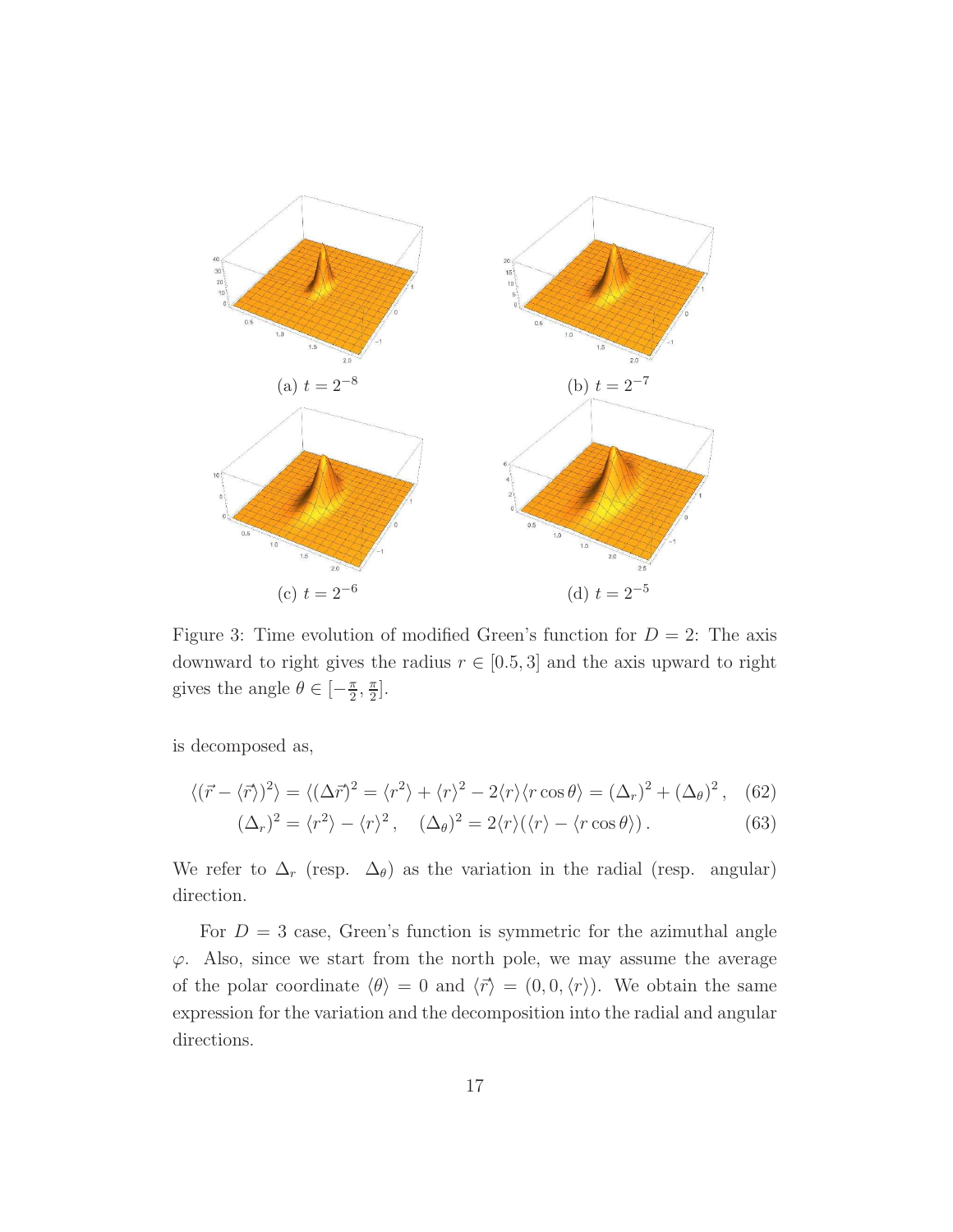<span id="page-18-0"></span>

Figure 4:  $H_r$  and  $H_\theta$  for  $D = 2$ . Horizontal axis describes time t.

We introduce Hurst exponents as,

$$
\langle (\Delta \vec{r})^2 \rangle \propto t^{2H}, \quad (\Delta_r)^2 \propto t^{2H_r}, \quad (\Delta_\theta)^2 \propto t^{2H_\theta}.
$$
 (64)

where  $0 < H, H_r, H_\theta < 1$ .  $H = H_r = H_\theta = 1/2$  corresponds to the normal Brownian motion. Mandelbrot's latent fractal dimension is given by  $D_f =$  $1/H$ . We note that the definition of the fractal dimension in [\[1\]](#page-34-0) is based on the box counting, which is different from the one here. While they do not necessarily give the same answer, these are only quantities which can compared with.

We evaluate H,  $H_r$ , and  $H_\theta$  numerically by taking the difference, for instance  $H=\frac{1}{2}$ 2  $\frac{d}{dt} \ln \langle (\Delta \vec{r})^2 \rangle$ , which may depend on time. In Figure [4](#page-18-0) (resp. Figure [5\)](#page-19-0), we illustrate the values of  $H_r$ ,  $H_\theta$  for  $D = 2$  (resp.  $D = 3)^7$  $D = 3)^7$ . For  $D = 2$ , Hurst exponents vary in the range  $0.6 < H_r < 0.8$  and  $0.4 < H_{\theta} < 0.6$ . For  $D = 3$ , if we ignore the anomalous value in the beginning, the variation range is  $H_r \sim 0.22$  and  $0.5 < H_\theta < 0.6$ . As expected, Hurst exponents are different in the radial and angular directions, especially for  $D = 3$ .

Finally we give the plot of the fractal dimension  $1/H$  in Figure [6.](#page-19-1) The obtained values,  $D_f \sim 1.7$  for  $D = 2$  and  $D_f \sim 2.4$ , match with [\[1\]](#page-34-0), at least

<span id="page-18-1"></span><sup>&</sup>lt;sup>7</sup>We have restricted the analysis in the range  $0 \leq t < 0.0.3$ . For the larger t, the distribution probability is not localized, and the Hurst exponents become ill-defined.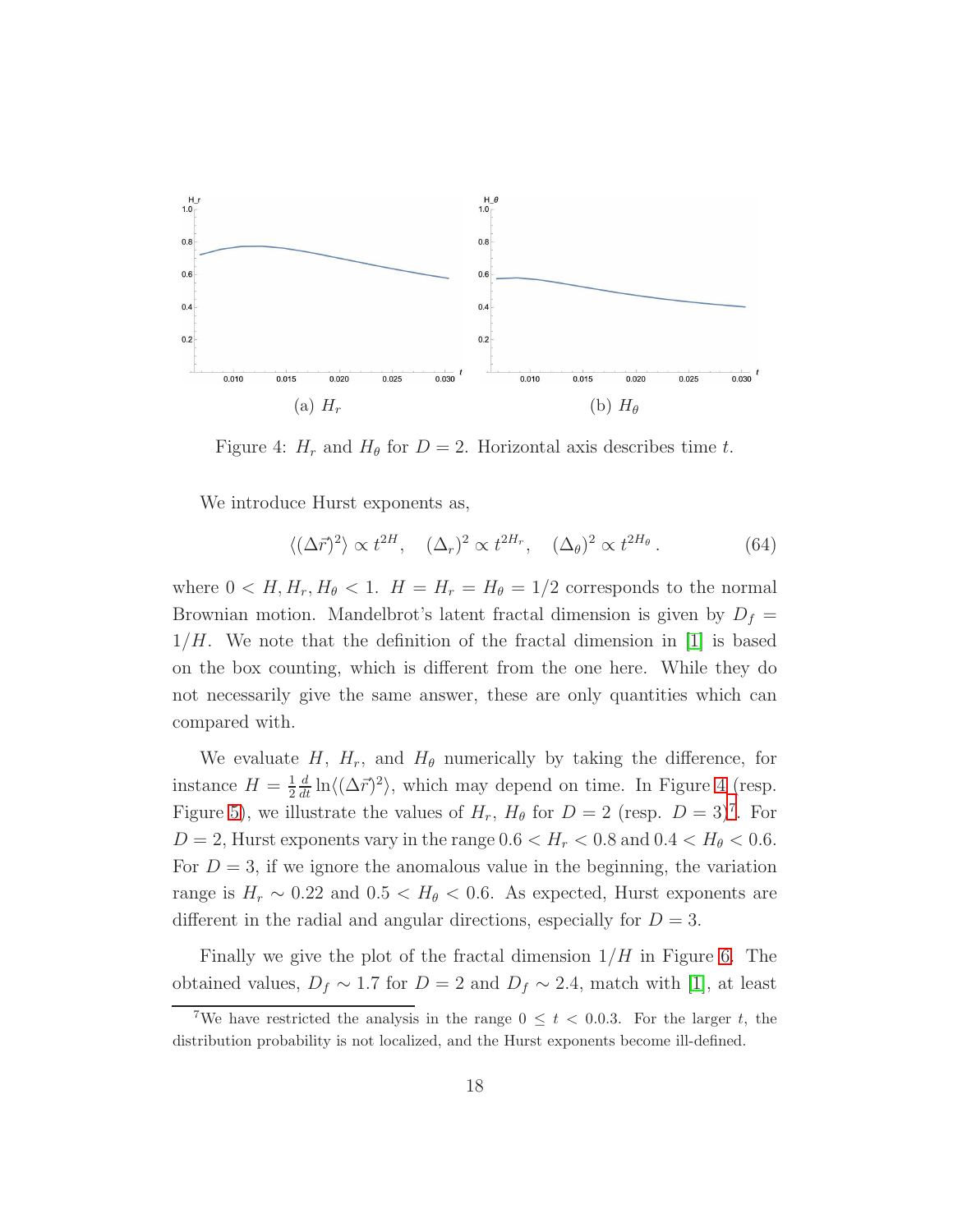<span id="page-19-0"></span>

Figure 5:  $H_r$  and  $H_\theta$  for  $D = 3$ . Horizontal axis describes time t.

<span id="page-19-1"></span>

Figure 6: Fractal dimensions for  $D = 2, 3$ . Horizontal axis describes time t.

in the range we studied<sup>[8](#page-19-2)</sup>.

### 4.4 Discussion of cut-offs with  $r = \epsilon$

In this paper we discussed the singularity of  $r = 0$ . Since this singularity can be artificial, and we try to set a boundary condition at  $r = \epsilon$ , which is close enough to the origin, such that there is no absorption of the particle, which

<span id="page-19-2"></span><sup>8</sup> In the case of setups with directional dependence and multifractal behaviour in both radial and angular directions, there can be ambiguity in the definition of the fractal dimension, as summarised in Appendix D.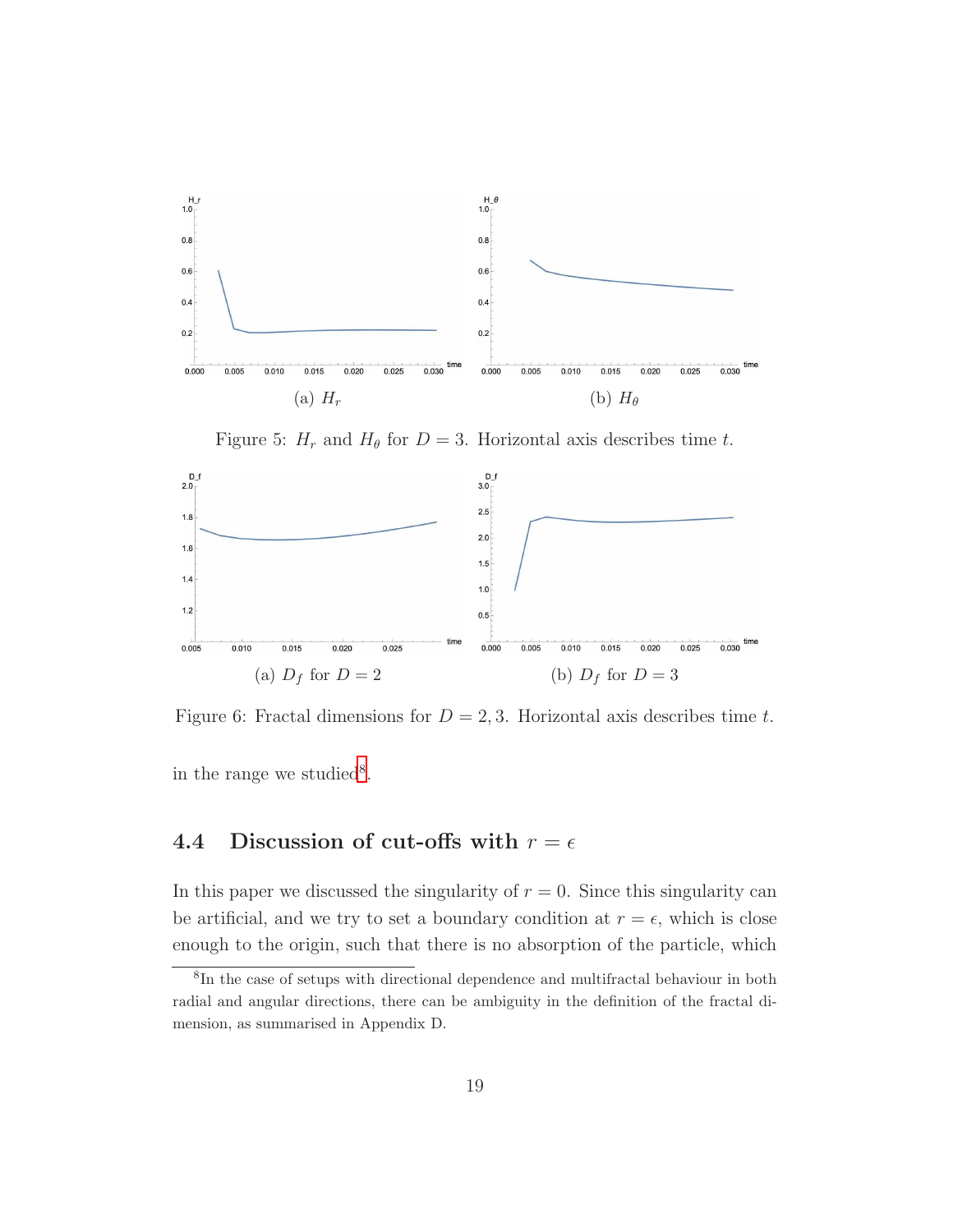corresponds to [\(37\)](#page-8-1).

$$
r^{-D-1}\partial_r P(r,\vec{\omega},t)|_{r=\epsilon} = 0.
$$
\n(65)

In this case, the term  $J_{-\nu}$  also needs to be included in the solution, and the coefficients in [\(47\)](#page-10-1) are modified as

$$
c_{-} = c_{+}A_{2\dim}(k,n)\epsilon^{\delta}, \quad \delta = \sqrt{n^{2} + 4}
$$
(66)

$$
A_{2dim}(k,n) = \frac{6^{-\frac{2}{3}\delta}(\delta+2) k^{\frac{2\delta}{3}} \Gamma\left(1-\frac{\delta}{3}\right)}{(\delta-2) \Gamma\left(\frac{\delta}{3}+1\right)}
$$
(67)

in the two-dimensions, and

$$
c_{-} = c_{+}A_{3dim}(k,l)\epsilon^{\delta}, \quad \delta = \sqrt{l^{2} + l + 25}
$$
(68)  

$$
2^{-\delta}(\delta + 5) k^{\frac{1}{4}\delta}\Gamma(-\frac{1}{4}\delta)
$$

$$
A_{3dim}(k,l) = -\frac{2^{-\delta}(\delta+5)k^{\frac{1}{4}\delta}\Gamma\left(-\frac{1}{8}\delta\right)}{(\delta-5)\Gamma\left(\frac{1}{8}\delta\right)}.
$$
\n(69)

The constant  $A_{2dim}(k, n)$  and  $A_{3dim}(k, l)$  take into account of the  $\epsilon$ -dependence, sign, and the power of the cut-off of the mode dependence of the angular momentum. The solution and the numerically determined fractal dimension are plotted in Figure [7](#page-21-0) and Figure [8](#page-21-1) with  $\epsilon = 0.0 \sim 0.5$ .

The solution is influenced by the effect of the  $J_{\nu}$  term near and far from the origin, and the fractal dimension takes large values for short times. This may indicate that the effect of  $J_{\nu}$  term is a rapid spreading effect due to the bouncing off by the origin. In addition, the fractal dimension asymptotically approaches a range of values similar to the fractal dimension already shown. For instance, one may compare the behavior of the fractal dimension shown in Figure [\(6\)](#page-19-1) with that shown in Figure [8.](#page-21-1)

### 5 Conclusion

In this paper, we derived the Fokker-Plank equation associated with the stochastic differential equation [\(1\)](#page-1-0). We show that the system has an unusual property in that the total probability decreases with time, which is related to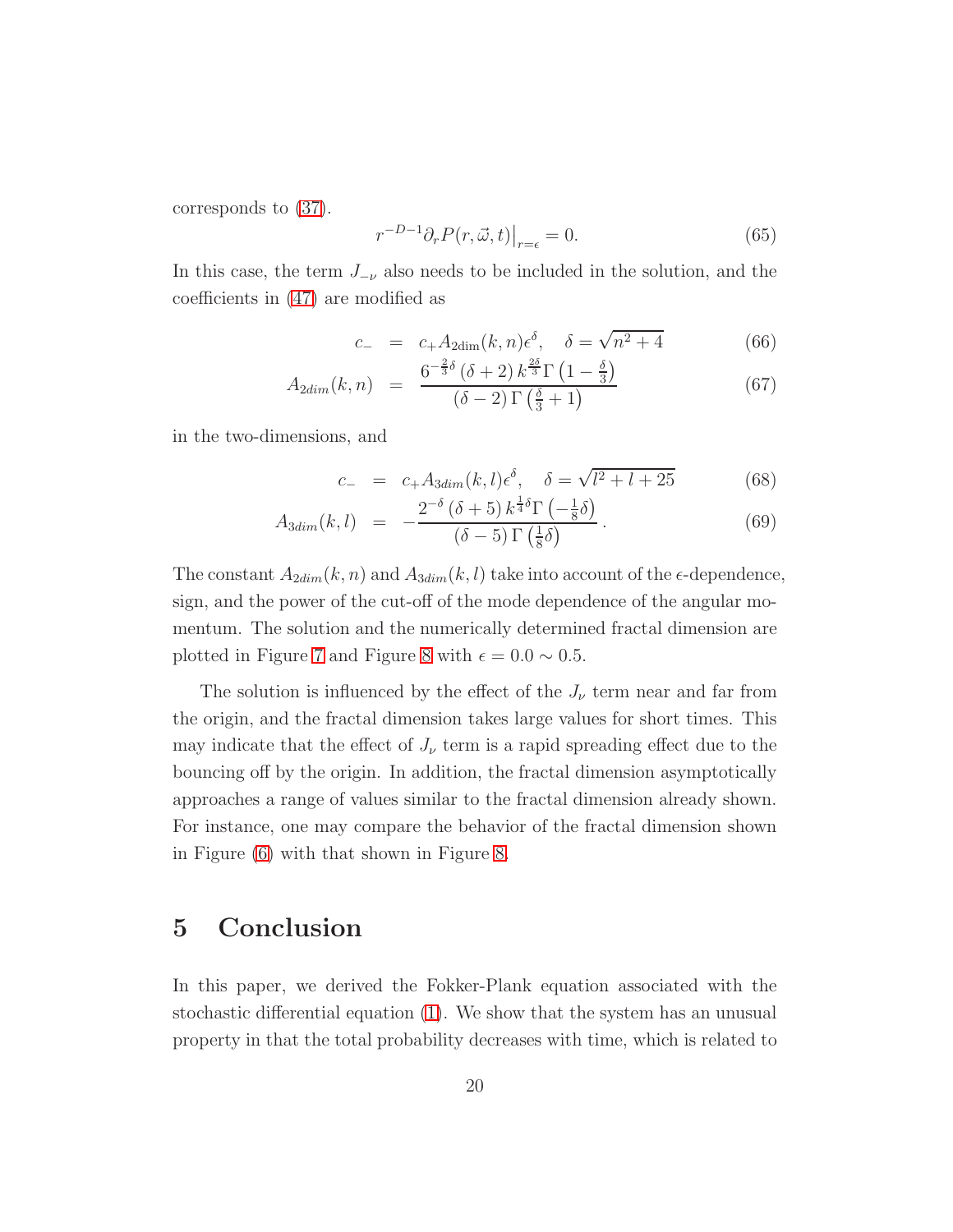<span id="page-21-0"></span>

Figure 7: Shapes of  $G(r, t)$  for various t. Horizontal axis gives the radius in case of cut-off  $\epsilon=0.5.$ 

<span id="page-21-1"></span>

Figure 8: Fractal dimensions for  $D = 2, 3$  for varying cut-off  $\epsilon$ .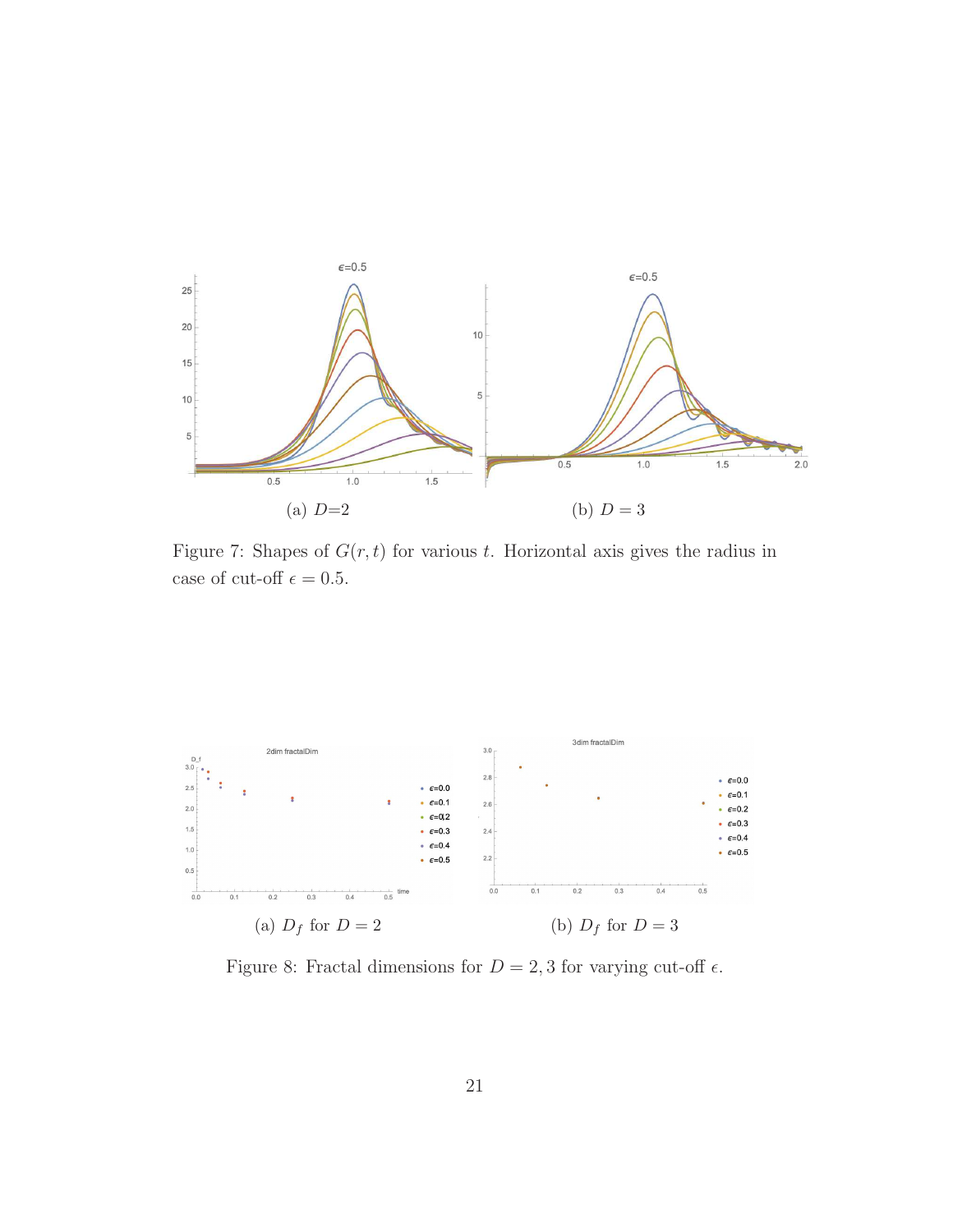the jump of the particle in the vicinity of the dipole. We studied the properties of Green's function and found the modification necessary to compensate for the loss of probability, whose procedure depends on the prescription. We also noted the distinct scaling properties in the radial and angular directions. The fractal dimension, numerically observed in [\[1\]](#page-34-0) is reproduced by combining these ideas. We hope that the dipole system, which we studied, gives an interesting example of fractional diffusion, where the loss of the probability at the singularity gives rise to a fractal behavior of the particle's trajectory.

### Acknowledgement

We would like to thank Prof. Fukumoto for the invitation to the workshop, "Helicity and space-time symmetry  $-$  a new perspective of classical and quantum systems ", October 5-8, 2021, OCAMI, Osaka City University, where a part of the result was announced. YM is partially supported by JSPS Grant-in-Aid KAKENHI (#18K03610, JP21H05190).

# <span id="page-22-0"></span>A SLE, Bessel process and the Streamline by Randomly Modulated Dipole

In this section we discuss the relationship between our dipole model and the SLE. The key to this discussion is the relation between the SLE and the Bessel process. A Bessel process is a stochastic process

$$
dr = \sqrt{\kappa}dB + \frac{D-1}{2}\kappa\frac{dt}{r}
$$
\n(70)

in the radial direction of a D-dimensional Brownian motion

$$
dr_i = \sqrt{\kappa} dB_i,\tag{71}
$$

where  $dB, dB_i$  is a Wiener process, satisfying the Ito rule

$$
dBdB = dt, \ dB_i dB_j = \delta_{ij} dt,\tag{72}
$$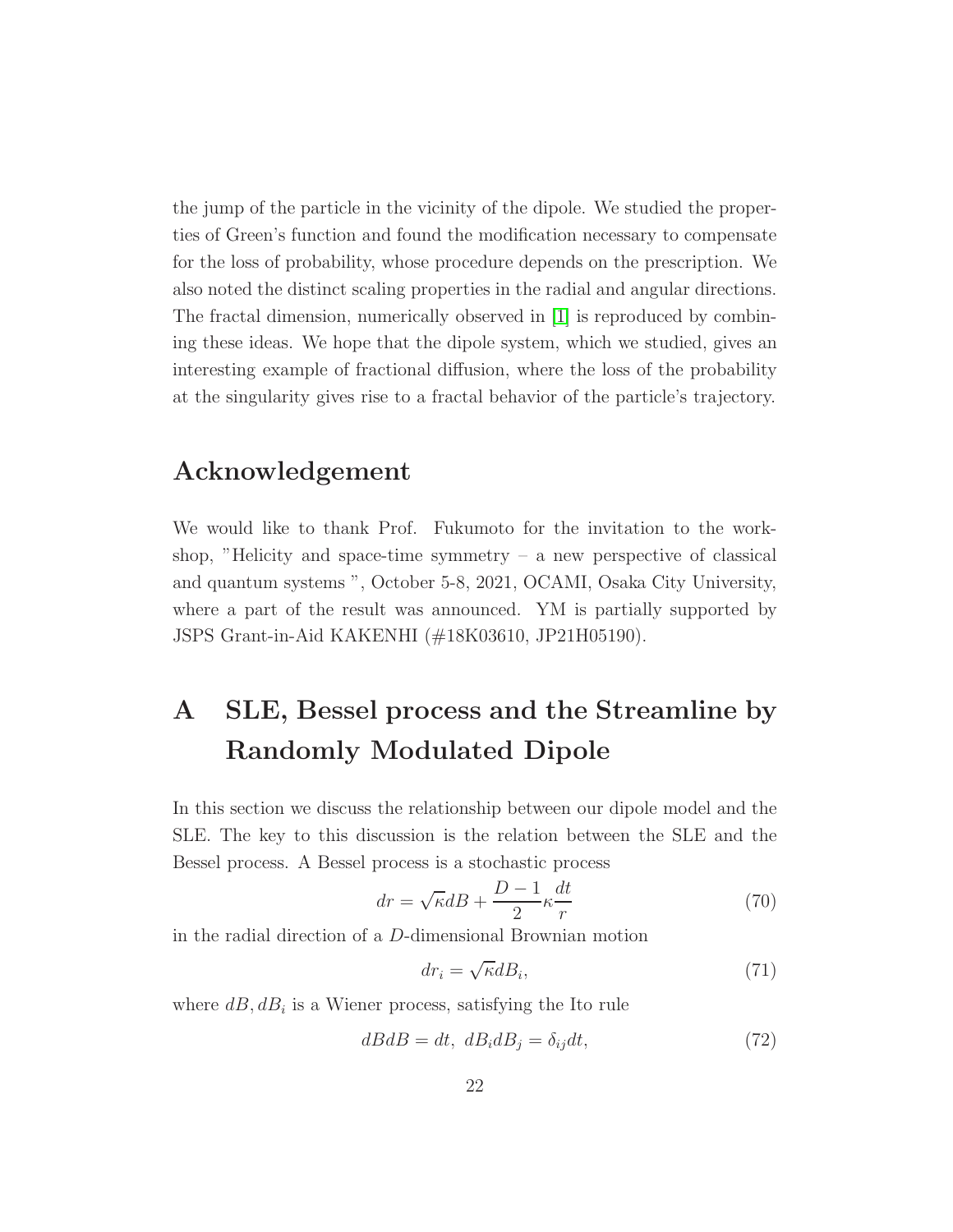and  $\kappa$  is the diffusion coefficient.

By complexifying  $r$  and performing a variable transformation as in

$$
f_t(z) = z - \sqrt{\kappa}B,\tag{73}
$$

we obtain

$$
df_t(z) = \frac{\frac{D-1}{2}\kappa}{f_t(z) + \sqrt{\kappa}B}.\tag{74}
$$

If  $\kappa$  is determined to take the numerator to 2 in order to get the standard form,

$$
\kappa = \frac{4}{D - 1} \tag{75}
$$

the SLE equation

$$
df_t(z) = \frac{2}{f_t(z) + \sqrt{\kappa}B}.\tag{76}
$$

is obtained.

There is a relation

$$
c = \frac{(8 - 3\kappa)(\kappa - 6)}{2\kappa} \tag{77}
$$

between the  $\kappa$  of the SLE and the central charge c of the conformal field theory (for details see [\[10\]](#page-36-1)). It is also related to the fractal dimension  $\delta$  by

$$
\delta = \begin{cases} 1 + \frac{\kappa}{8} & 0 \le \kappa \le 8, \\ 2 & \kappa \ge 8. \end{cases}
$$
 (78)

Our dipole model is

$$
dr_i = d_H \sum_j V_{ij}^{(D)} dB_j \tag{79}
$$

as a stochastic process. From the Ito rule, the second power of this expression is

$$
dr_i dr_j = d_H^2 \sum_k V_{ik}^{(D)} V_{kj}^{(D)} dt.
$$
\n(80)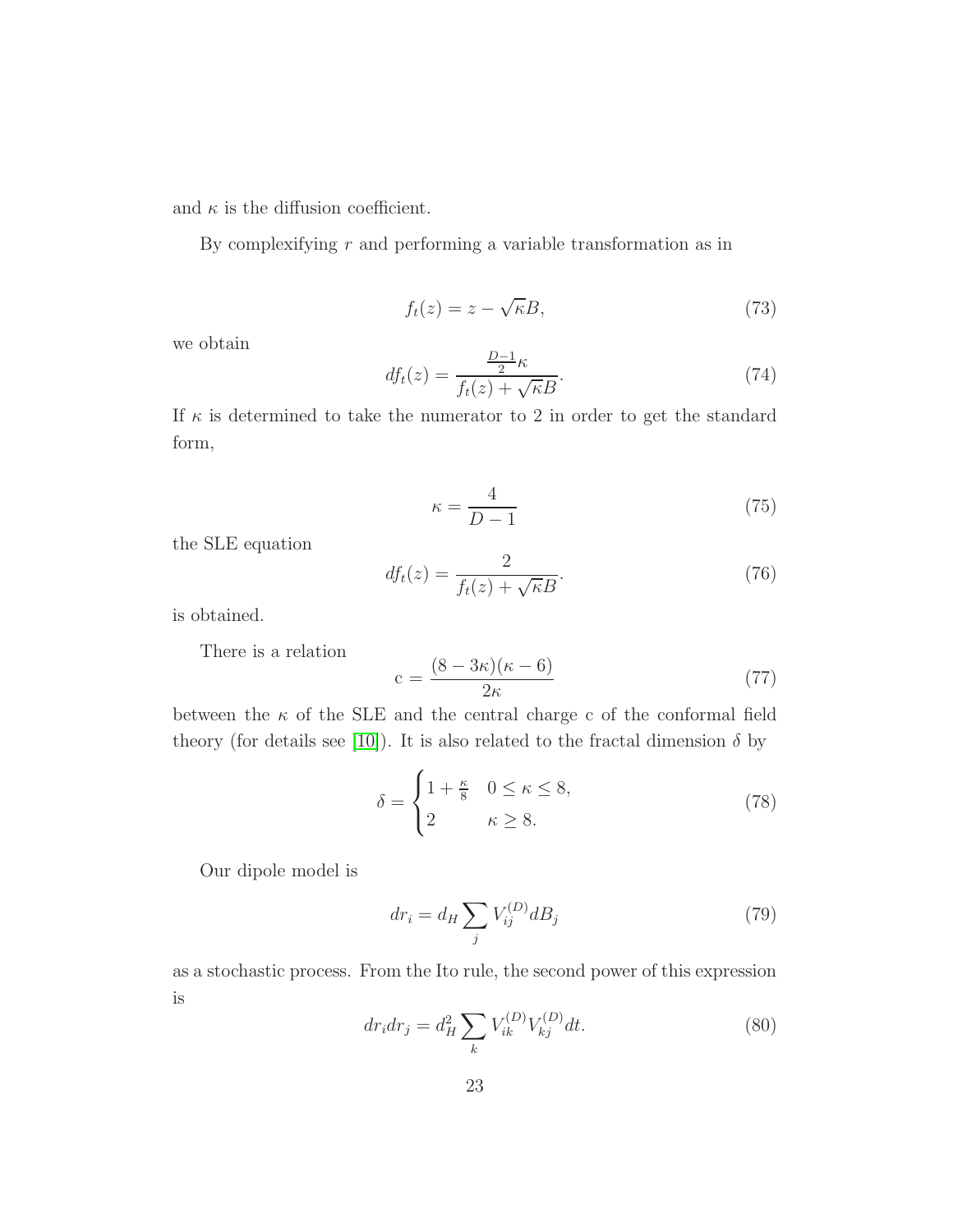$$
V_{ij}^{(D)}V_{jk}^{(D)} = \frac{1}{r^{2D}} (\delta_{ij} + D(D-2)\hat{r}_i \hat{r}_j)
$$
\n(81)

Using these<sup>[9](#page-24-0)</sup>, the radial stochastic process is

$$
dr = - (D - 1) \frac{d_H}{r^D} \sum_j \hat{r}_j d_s + \frac{(D - 1)}{2} \left(\frac{d_H}{r^D}\right)^2 \frac{dt}{r}
$$
 (84)

Using,

$$
\kappa(r) = \left(\frac{d_H}{r^D}\right)^2\tag{85}
$$

the equation is

$$
dr = -\sqrt{\kappa(r)}(D-1)dB + \frac{(D-1)}{2}\kappa(r)\frac{dt}{r}
$$
\n(86)

$$
dB \equiv \sum_{i} \hat{r}_i \cdot dB_i \tag{87}
$$

This equation can be regarded as a Bessel process with the diffusion coefficient depending on the position. By complexifying  $r$  and performing a variable transformation as in

$$
f_t(z) = z + (D - 1) \int \sqrt{\kappa(z)} dB
$$
 (88)

we obtain

$$
df_t(z) = \frac{\frac{D-1}{2}\kappa(z)^2}{f_t(z) - (D-1)\int \sqrt{\kappa}dB}dt
$$
\n(89)

In summary, the dipole model is a generalization of the diffusion coefficient in SLE with spatial dependence.

<span id="page-24-0"></span> $\overline{9}$ 

$$
dr = \sum_{i} \frac{\partial r}{\partial r_i} dr_i + \frac{1}{2} \sum_{ij} \frac{\partial^2 r}{\partial r_i \partial r_j} dr_i dr_j \tag{82}
$$

$$
= d_H \sum_{i,j} \frac{r_i}{r} V_{ij}^{(D)} dB_j + \frac{d_H^2}{2} \sum_{ijk} \frac{1}{r} \left( -\hat{r}_i \hat{r}_j + \delta_{ij} \right) V_{ik}^{(D)} V_{kj}^{(D)} dt \tag{83}
$$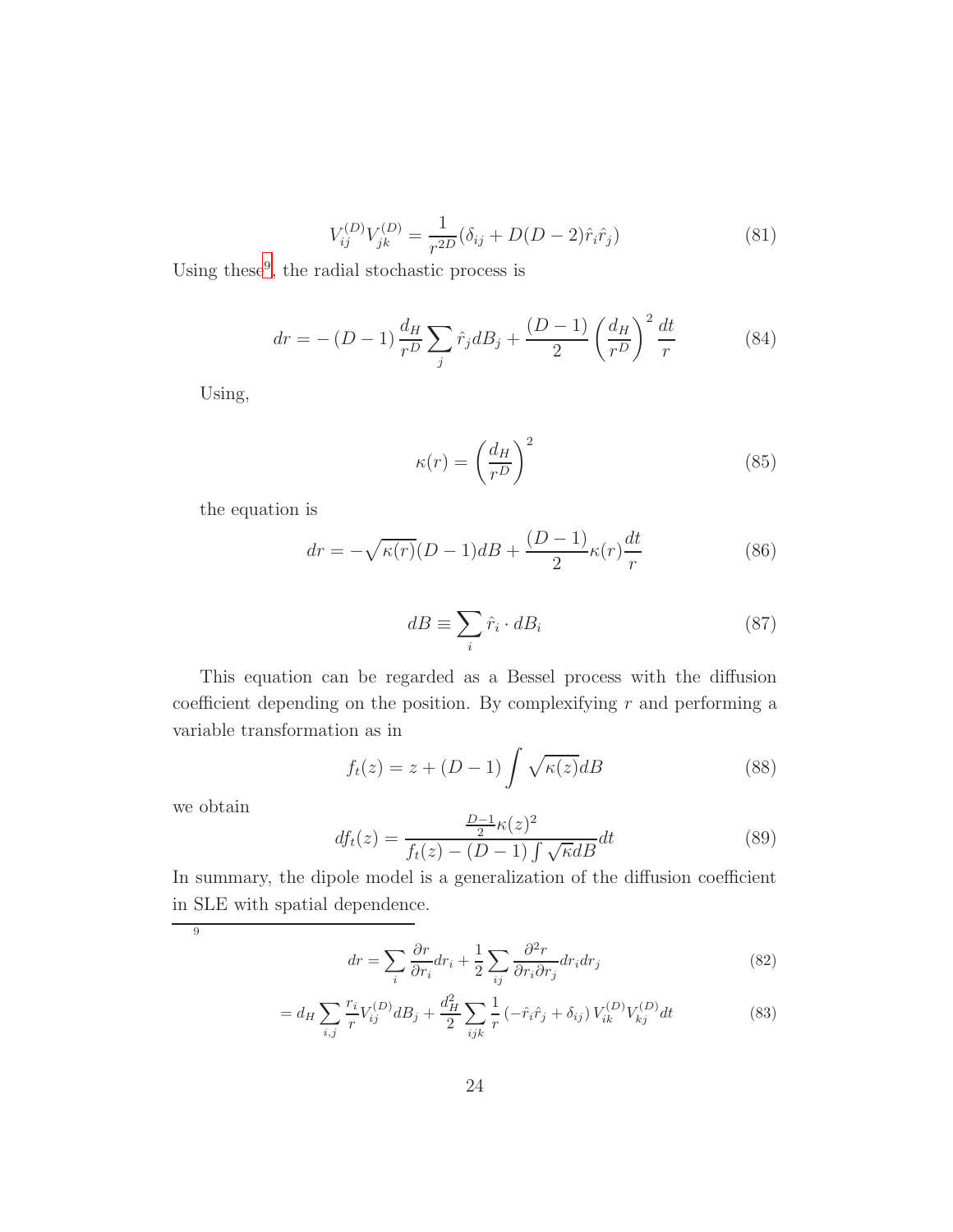### <span id="page-25-0"></span>B Dirac quantization including variable  $\lambda$

In the text, we used Polyakov's approach to derive the Fokker-Planck equation. It may be of some interest to treat the auxiliary field  $\lambda$  as a dynamical variable by using Dirac bracket [\[11\]](#page-36-2). We start from the action  $(25)$ . In this section, we put  $d_H = 1$  for simplicity. The canonical variables are,

$$
p_i = \frac{\partial L_2}{\partial \dot{r}^i} = \lambda (V^{-2})_{ij} \frac{dr^j}{dt}
$$
\n(90)

$$
p_{\lambda} = \frac{\partial L_2}{\partial \dot{\lambda}} = 0. \tag{91}
$$

It implies that

<span id="page-25-1"></span>
$$
\phi_1 \equiv p_\lambda \approx 0. \tag{92}
$$

is the primary constraint. The symbol  $\approx$  implies the equality in the weak sense. We first set the Poisson bracket for the dynamical variables by,

$$
\{r^i, p_j\} = \delta^i_j, \quad \{\lambda, p_\lambda\} = 1. \tag{93}
$$

The Hamiltonian of the system is,

$$
H = p_i \frac{dr^i}{dt} - L_2 = \frac{1}{2\lambda} (V^{-2})_{ij} p^i p^j + \frac{\lambda}{2}
$$
 (94)

We have to check the consistency of the constraint [\(92\)](#page-25-1) by,

$$
\dot{p}_{\lambda} = \{p_{\lambda}, H\} = \frac{1}{2} \left( \frac{1}{\lambda^2} (V^{-2})_{ij} p_i p_j - 1 \right) \approx 0. \tag{95}
$$

We find the secondary constraint,

$$
\phi_2 = \frac{1}{\lambda^2} (V^{-2})_{ij} p_i p_j - 1 \approx 0. \tag{96}
$$

We note that the two constraints are not commutative,

$$
\{\phi_1, \phi_2\} = \frac{2}{\lambda^3} (V^{-2})_{ij} p_i p_j \approx \frac{2}{\lambda} \,. \tag{97}
$$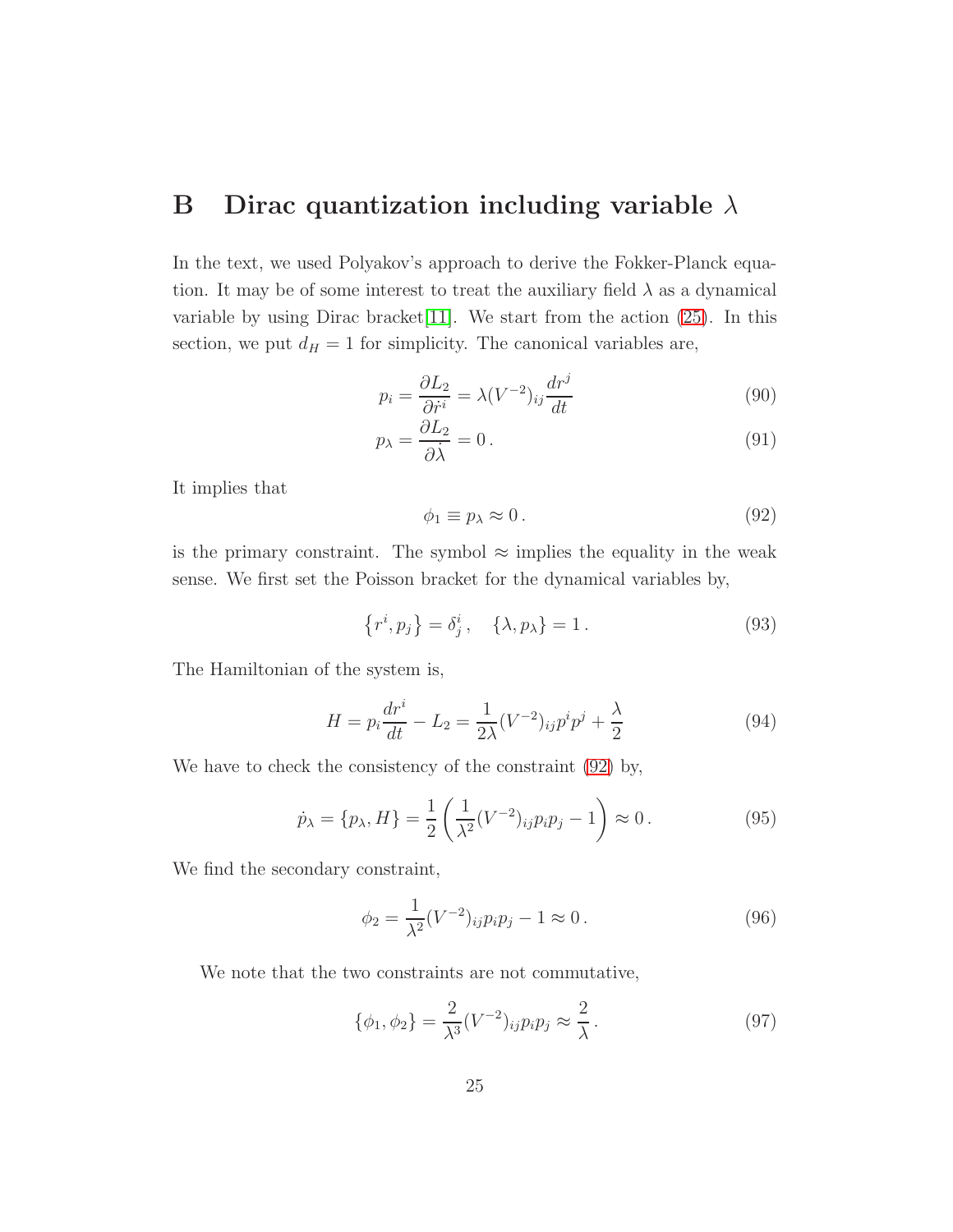It implies that we have to modify Poisson bracket by Dirac bracket,

$$
\{A, B\}_D \equiv \{A, B\} + \{\phi_1, \phi_2\}^{-1} (\{A, \phi_1\} \{\phi_2, B\} - \{A, \phi_2\} \{\phi_1, B\}) \tag{98}
$$

$$
= \{A, B\} + \frac{\lambda}{2} \left( \{A, \phi_1\} \{\phi_2, B\} - \{A, \phi_2\} \{\phi_1, B\} \right) \tag{99}
$$

After we replace Poisson bracket by Dirac bracket, it is clear that we have no more constraints.

We compute the Dirac bracket between the dynamical variables as,

$$
\{p_{\lambda}, \text{anything}\}_D = 0\tag{100}
$$

$$
\left\{r^i, \lambda\right\}_D = \frac{1}{\lambda} (V^{-2})_{ij} p_j \tag{101}
$$

$$
\{p_i, \lambda\}_D = -\frac{1}{2\lambda} \partial_i (V^{-2})_{jk} p_j p_k \tag{102}
$$

$$
\{r^{i}, p_{j}\}_{D} = \delta_{j}^{i}, \{r^{i}, r^{j}\}_{D} = \{p_{i}, p_{j}\}_{D} = 0
$$
\n(103)

The Hamiltonian, after the use of such constraint becomes,

$$
H = \lambda + u_1 \phi_1 + u_2 \phi_2, \qquad (104)
$$

where  $u_1, u_2$  are arbitrary functions. It looks too simple but one may confirm,

$$
\frac{dr^{i}}{dt} = \left\{r^{i}, H\right\}_{D} = \frac{1}{\lambda} (V^{-2})^{ij} p_{j},\tag{105}
$$

$$
\frac{dp_i}{dt} = \frac{1}{2\lambda} p_j \partial_i (V^{-2})^{jk} p_k , \qquad (106)
$$

$$
\frac{d\lambda}{dt} = 0\,,\tag{107}
$$

which are equivalent to the classical equation of motions. The last equation implies that one may put  $\lambda$  to be a constant, which is consistent with Polyakov's analysis.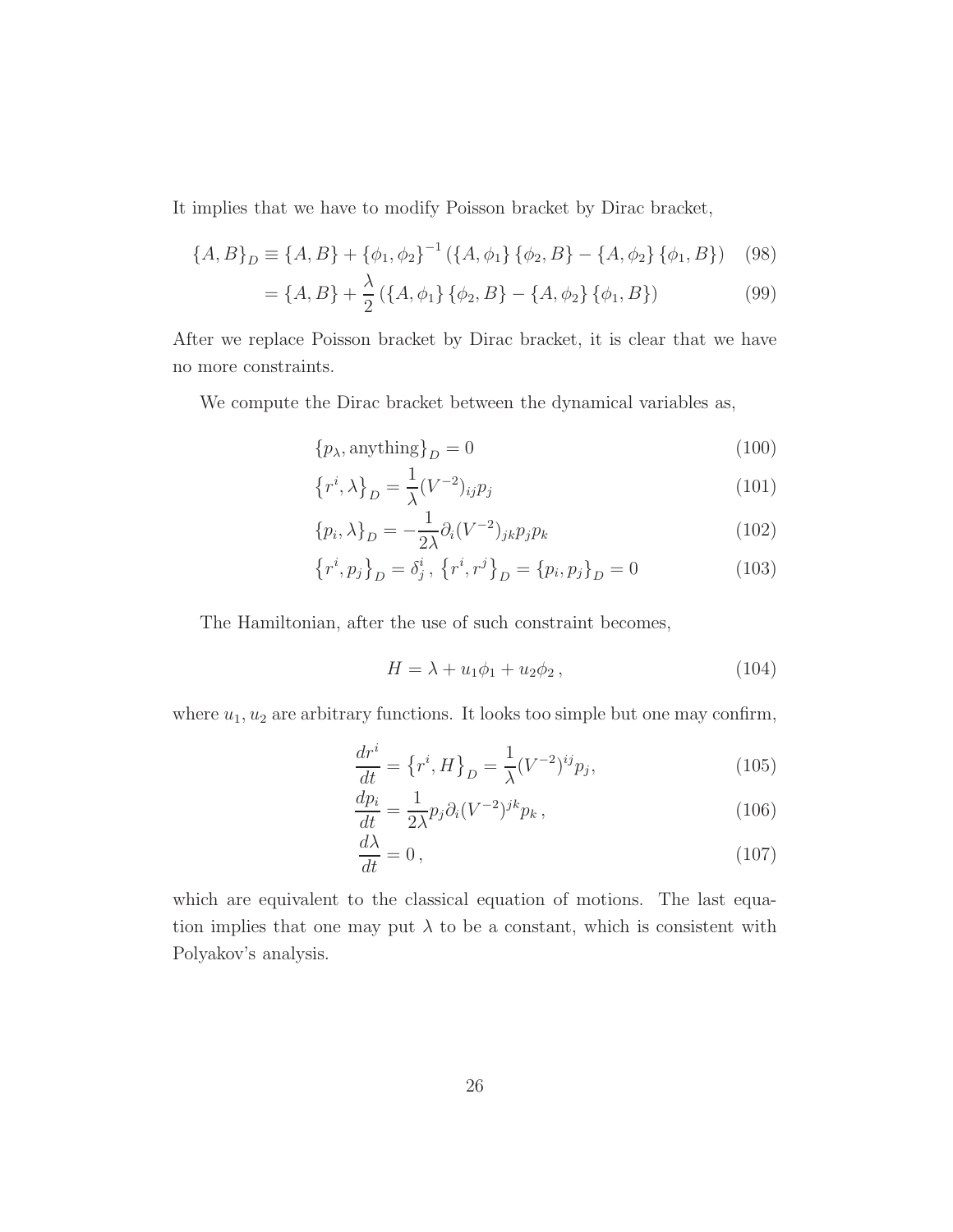### <span id="page-27-0"></span>C Derivation of Green's function

#### C.1 Spherically symmetric case for general D

We consider the solution that does not depend on the angular variables. For the initial value condition, we set  $P(r, t = 0) = p(r)$ . We write the general solution in the integral form,

<span id="page-27-1"></span>
$$
P(r) = \int_0^\infty dk \rho(k) e^{-hk^2 t/2} \left(\frac{r^{D+1}}{D^2 - 1}\right)^{\nu_D} J_{\nu_D} \left(\frac{kr^{D+1}}{D^2 - 1}\right),\tag{108}
$$

where  $\nu_D$  is given as [\(54\)](#page-11-2). For the initial condition, it gives,

$$
p(r) = \int_0^\infty dk \rho(k) \left(\frac{r^{D+1}}{D^2 - 1}\right)^{\nu_D} J_{\nu_D} \left(\frac{kr^{D+1}}{D^2 - 1}\right). \tag{109}
$$

It is convenient to introduce a new variable,  $\zeta = \frac{r^{D+1}}{D^2-1}$  $\frac{r^{D+1}}{D^2-1}$ , and we denote  $q(\zeta) =$  $p(r(\zeta))$ . One may rewrite it in the form of the Hankel transformation [\(51\)](#page-11-3),

$$
q(\zeta)\zeta^{-\nu_D} = \int_0^\infty k dk \,\rho(k)k^{\nu_D - 1} J_{\nu_D}(k\zeta) \tag{110}
$$

$$
\rho(k)k^{\nu_D-1} = \int \zeta d\zeta q(\zeta)\zeta^{-\nu_D} J_{\nu_D}(k\zeta)
$$
\n(111)

By rewriting the equation in the original variable  $r$ , the second equation becomes,

$$
\rho(k) = \frac{1}{D-1} \left(\frac{k}{D^2-1}\right)^{\nu_D} \int_0^\infty r^{3D/2} dr J_{\nu_D} \left(\frac{kr^{D+1}}{D^2-1}\right) p(r) \,. \tag{112}
$$

For  $p(r) = \delta(r-1)$ ,

$$
\rho(k) = \frac{1}{D-1} \left( \frac{k}{D^2 - 1} \right)^{\nu_D} J_{\nu_D} \left( \frac{k r^{D+1}}{D^2 - 1} \right). \tag{113}
$$

Plug this formula into [\(108\)](#page-27-1) gives [\(53\)](#page-11-0).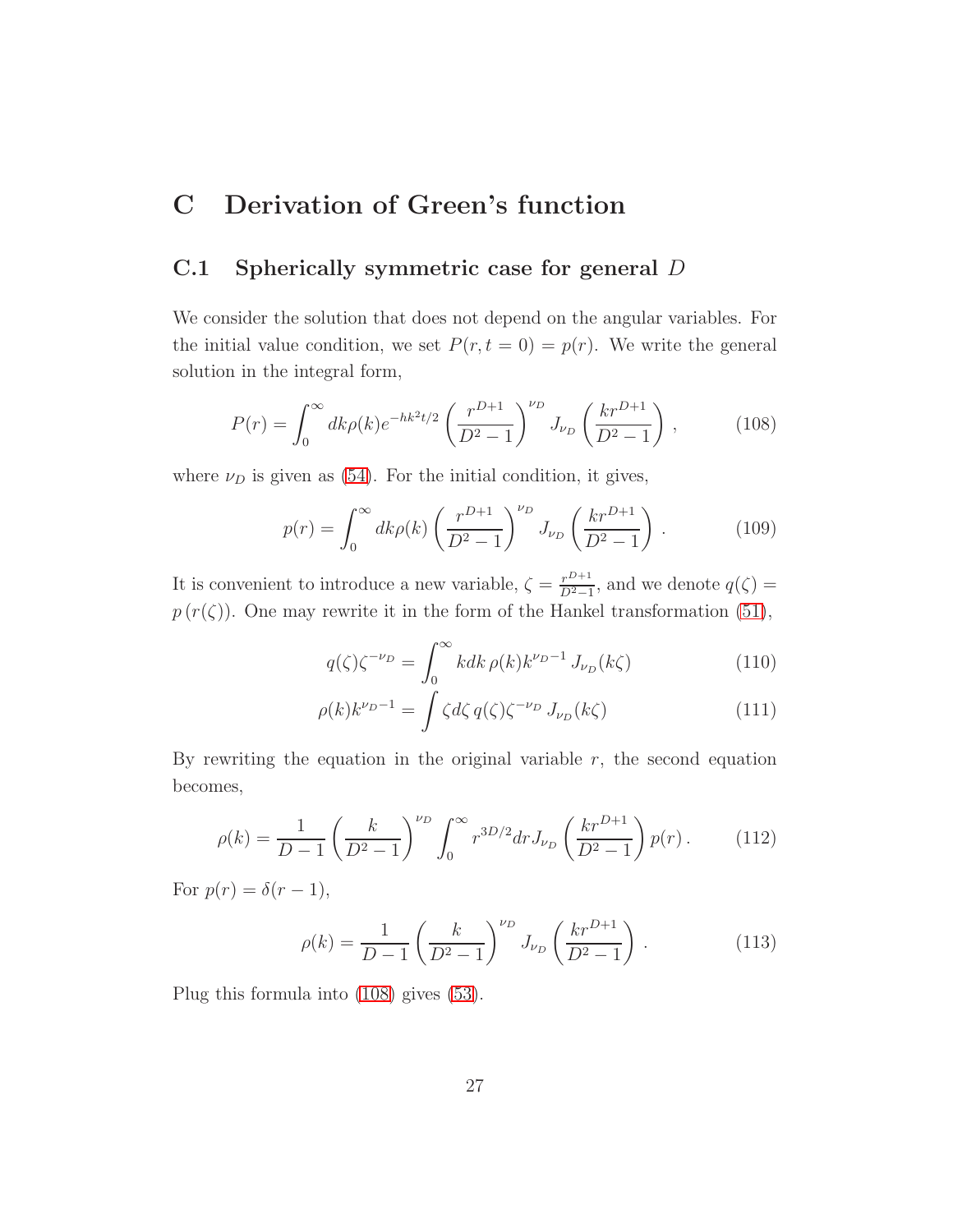### C.2 Green's function for  $D = 2$  with angle

The general solution to [\(32\)](#page-7-0) becomes,

<span id="page-28-0"></span>
$$
P(r, \theta, t) = \int_0^\infty dk \sum_{n \in \mathbb{Z}} \rho_n(k) e^{-\frac{h t k^2}{2}} \left(\frac{k r^3}{3}\right)^{2/3} J_{\nu_n}\left(\frac{k r^3}{3}\right) e^{in\theta}.
$$
 (114)

The coefficient  $\rho_n(k)$  is fixed by the initial condition,

$$
P(r, \theta, 0) = P_0(r, \theta) = \frac{1}{2\pi} \int_0^\infty dk \sum_{n \in \mathbb{Z}} \rho_n(k) \left(\frac{kr^3}{3}\right)^{2/3} J_{\nu_n}\left(\frac{kr^3}{3}\right) e^{\mathrm{i}n\theta}.
$$
 (115)

To obtain  $\rho_n(k)$ , we first use the Fourier integral,

$$
\int_0^{2\pi} d\theta \, e^{-\mathrm{i}n\theta} P_0(r,\theta) = p_n(r) = \int_0^{\infty} dk \rho_n(k) \left(\frac{kr^3}{3}\right)^{2/3} J_{\nu_n}\left(\frac{kr^3}{3}\right). \tag{116}
$$

 $\rho_n(k)$  is determined from the Hankel transformation as in the previous subsection with  $\zeta = r^3/3$ .

$$
\rho_n(k) = (k/3)^{1/3} \int_0^\infty dr \, r^3 \int_0^{2\pi} d\theta e^{-in\theta} P_0(r,\theta) J_{\nu_n}(kr^3/3) \tag{117}
$$

Plug it into [\(114\)](#page-28-0) gives the solution of the FP equation.

In particular, it will be useful to apply the formula to the initial condition,

<span id="page-28-1"></span>
$$
P_0(r,t) = \delta(r-1)\delta(\theta). \tag{118}
$$

The corresponding solution play the role of Green's function. Eq.[\(117\)](#page-28-1) gives,

$$
\rho_n(k) = (k/3)^{1/3} J_{\nu_n}(k/3). \tag{119}
$$

Eq. $(114)$  gives  $(55)$ .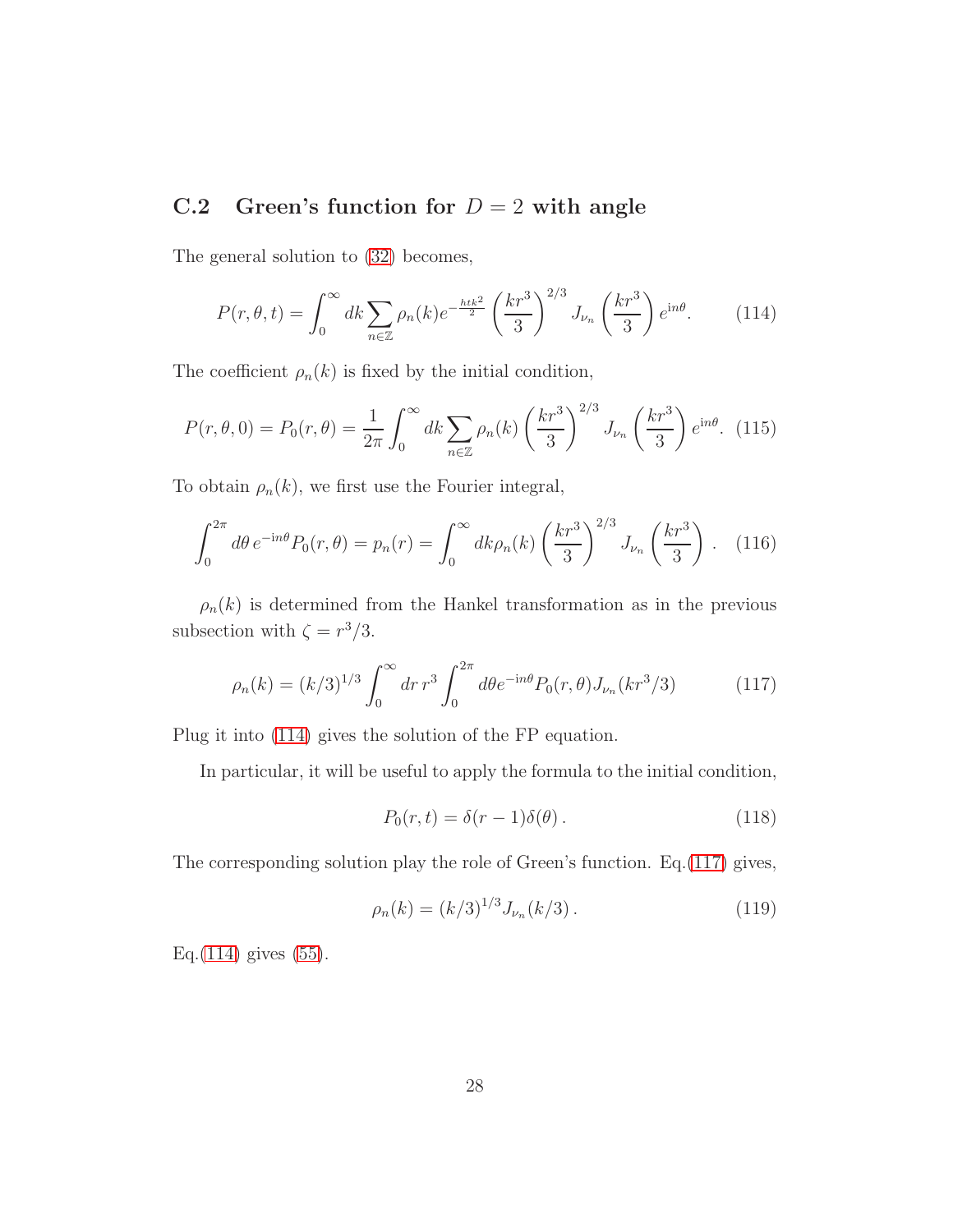### C.3 Green's function for  $D = 3$  with angle

From the analysis of section [3.1,](#page-9-1) the eigenfunction of  $K$  for  $D = 3$  is,

$$
\mathcal{K} = r^{-8} \left( 4(r^2 \partial_r^2 - 4r \partial_r) + \hat{\Omega} \right), \qquad \mathcal{K} \psi_{klm} = -k^2 \psi_{klm} \tag{120}
$$

$$
\psi_{klm}(r,\theta,\varphi,t) = r^{\frac{5}{2}} J_{\nu_{\ell}}\left(\frac{kr^4}{8}\right) Y_{\ell m}(\theta,\varphi), \qquad \nu_{\ell} = \frac{\sqrt{\ell(\ell+1)+25}}{8}, \quad (121)
$$

where  $Y_{lm}(\theta,\varphi)$   $(l = 0,1,2,\cdots, m = -l, -l + 1,\cdots, l)$  is the spherical harmonics satisfying  $\hat{\Omega}Y_{lm} = -l(l+1)Y_{lm}$ .

The general solution to [\(32\)](#page-7-0) is a linear combination of them,

$$
P(r,\theta,\varphi,t) = \int_0^\infty dk \sum_{l,m} \rho_{lm}(k) e^{-\frac{htk^2}{2}} \left(\frac{kr^4}{8}\right)^{5/8} J_{\nu_l}(\frac{kr^4}{8}) Y_{lm}(\theta,\varphi) \tag{122}
$$

where  $\rho_{lm}(k)$  is an arbitrary function, which is determined by the initial value problem.

$$
P(r,\theta,\varphi,0) = P_0(r,\theta,\varphi) = \int_0^\infty dk \sum_{lm} \rho_{lm}(k) \left(\frac{kr^4}{4}\right)^{5/8} J_{\nu_l}(\frac{kr^4}{4}) Y_{lm}(\theta,\varphi).
$$
\n(123)

The derivation of  $\rho_{lm}(k)$  from the initial data is completely parallel to the 2D case,  $(d^2\omega = \sin\theta d\theta d\varphi)$ 

$$
\rho_{lm}(k) = (k/8)^{3/8} \int_0^\infty dr \, r^{9/2} \int d^2\omega P_0(r,\theta,\varphi) J_{\nu_l}(kr^4/8) Y_{lm}^*(\theta,\varphi) \,. \tag{124}
$$

To derive Green's function, one uses the initial condition localized at  $r = 1$ and  $\theta = 0$ , namely the north pole.<sup>[10](#page-29-0)</sup> If we start from such an initial value, the solution should be homogeneous in  $\varphi$  direction, which implies that  $\rho_{lm} = 0$ for  $m \neq 0$ . We use  $Y_{l0}(0,\varphi) = \sqrt{\frac{2l+1}{4\pi}}$  $\frac{l+1}{4\pi}$  to obtain the explicit formula for Green's function [\(57\)](#page-12-1).

<span id="page-29-0"></span><sup>&</sup>lt;sup>10</sup>To be precise, one may use a distribution  $P_0(r, \theta, \varphi) = \frac{1}{2\pi} \delta(r-1)\hat{\delta}(\theta)$  with  $\hat{\delta}(\theta) = 0$ for  $\theta \neq 0$  and  $\int_0^{\pi} \sin \theta \hat{\delta}(\theta) = 1$ .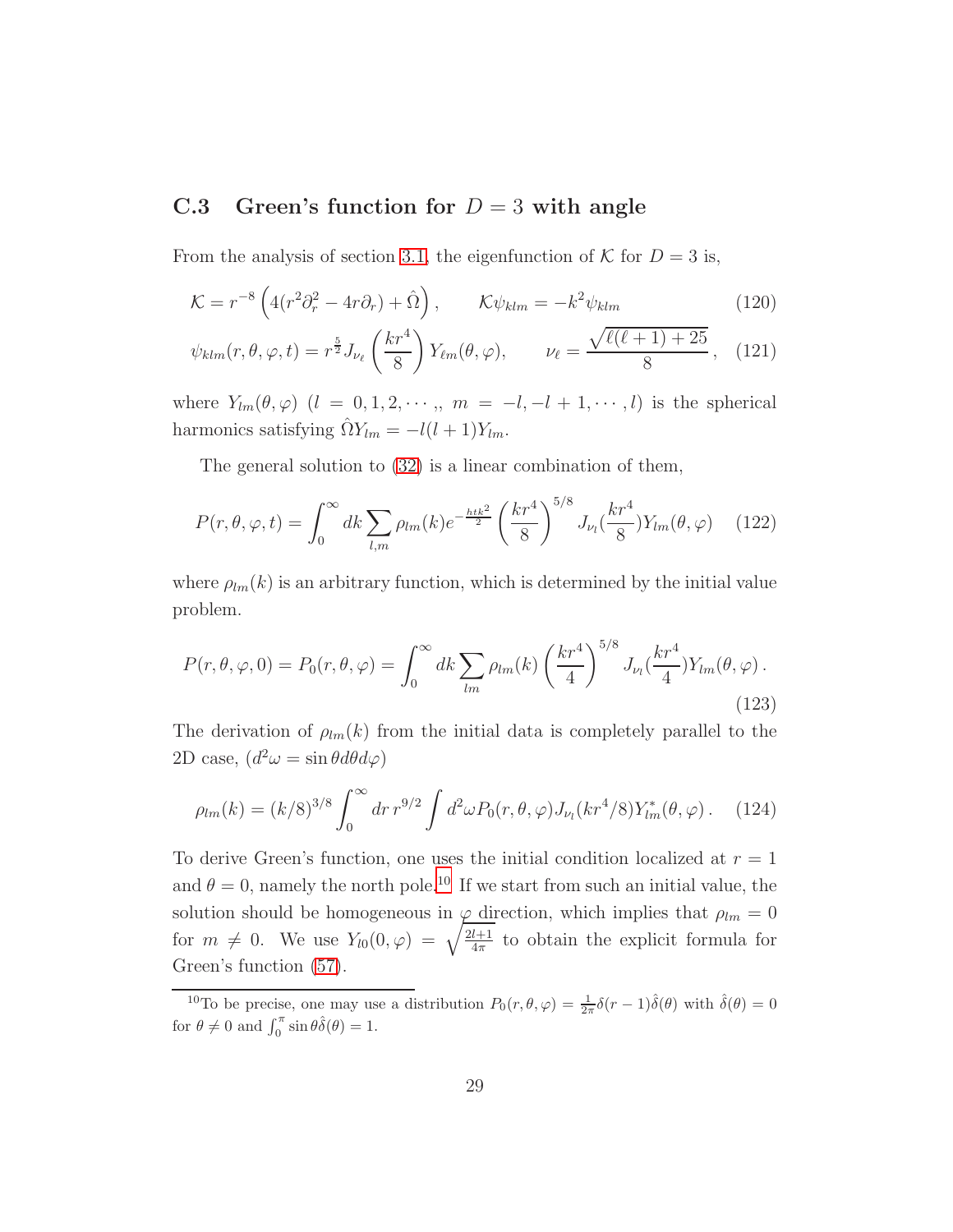### D Fractal dimension

In this appendix, we discuss the fractal dimension $^{11}$  $^{11}$  $^{11}$ .

### D.1 Box Dimension

Let  $V = L^D$  be the whole space, and divide the space into sections of length l. Let  $\overline{D}$ 

$$
M = \frac{L^D}{l^D} \tag{125}
$$

be the number of divisions. Suppose there are  $Z$  points in total<sup>[12](#page-30-1)</sup>. The number of points in the  $i$ -th cell is

$$
Z_l(i). \t\t(126)
$$

The probability that a point is in the  $i$ -th cell is

$$
p_l(i) = \frac{Z_l(i)}{Z}.\tag{127}
$$

Let

$$
Z_l = \sum_i \theta(p_l(i)) \tag{128}
$$

be the number of cells if there is at least one point in a cell. We assume the following power relation

$$
Z_{\mu l} = \mu^{F_0} Z_l \tag{129}
$$

where  $F_0$  is called Box dimension( fractal dimension). If we set  $\mu \to l, l \to 1$ ,

$$
Z_l \propto l^{F_0}.\tag{130}
$$

<span id="page-30-0"></span><sup>&</sup>lt;sup>11</sup>See [\[12\]](#page-36-3)[\[13\]](#page-36-4) for more details.

<span id="page-30-1"></span><sup>12</sup>These symbols are used in order to be aware of the similarities with statistical mechanics.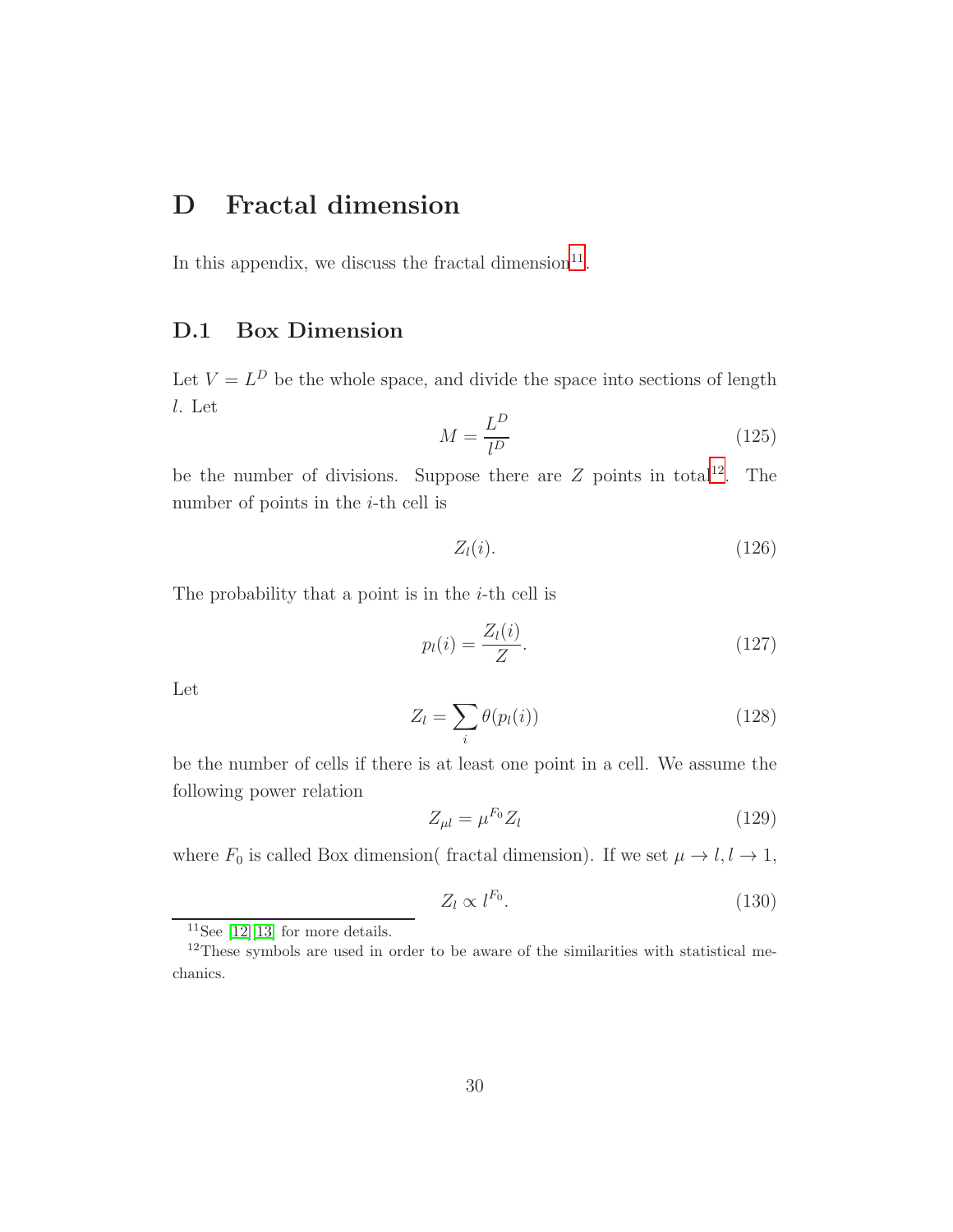#### D.2 Case of position-dependent scale transformation

If we take the size  $l$  to be small enough, the distribution will have a power relation.

$$
p_{\lambda l}(i) = \lambda^{S(i)} p_l(i) \tag{131}
$$

where  $S(i)$  is called the singularity exponent or Lipschitz-Hölder exponent<sup>[13](#page-31-0)</sup>. As in the previous section, we introduce

$$
p_l(i) \propto l^{S(i)},\tag{132}
$$

$$
Z_l(i) \propto l^{S(i)}.\tag{133}
$$

We now define

$$
B_S(l) = \{i|S(i) = S\}
$$
\n(134)

to be the region with the same scale dimension. The number of elements of  $B<sub>S</sub>(l)$  is

$$
Z_S(l) = \#B_S(l) = \sum_{\{i|p_l(i)\neq 0\}} \delta(S(i) - S). \tag{135}
$$

From the above,  $Z_l$  can be written as

$$
Z_l = \int dS Z_S(l). \tag{136}
$$

If  $Z_S(l)$  satisfies a power law, then using scale dimension  $E(S)$ ,

$$
Z_S(\lambda l) \equiv \lambda^{E(S)} Z_S(l). \tag{137}
$$

From this,

$$
Z_S(l) \propto l^{E(S)},\tag{138}
$$

$$
Z_l \propto \int dS l^{E(S)}.\tag{139}
$$

<span id="page-31-0"></span> $13$ This S, together with T, which appears next, plays the role of entropy and temperature in thermodynamics.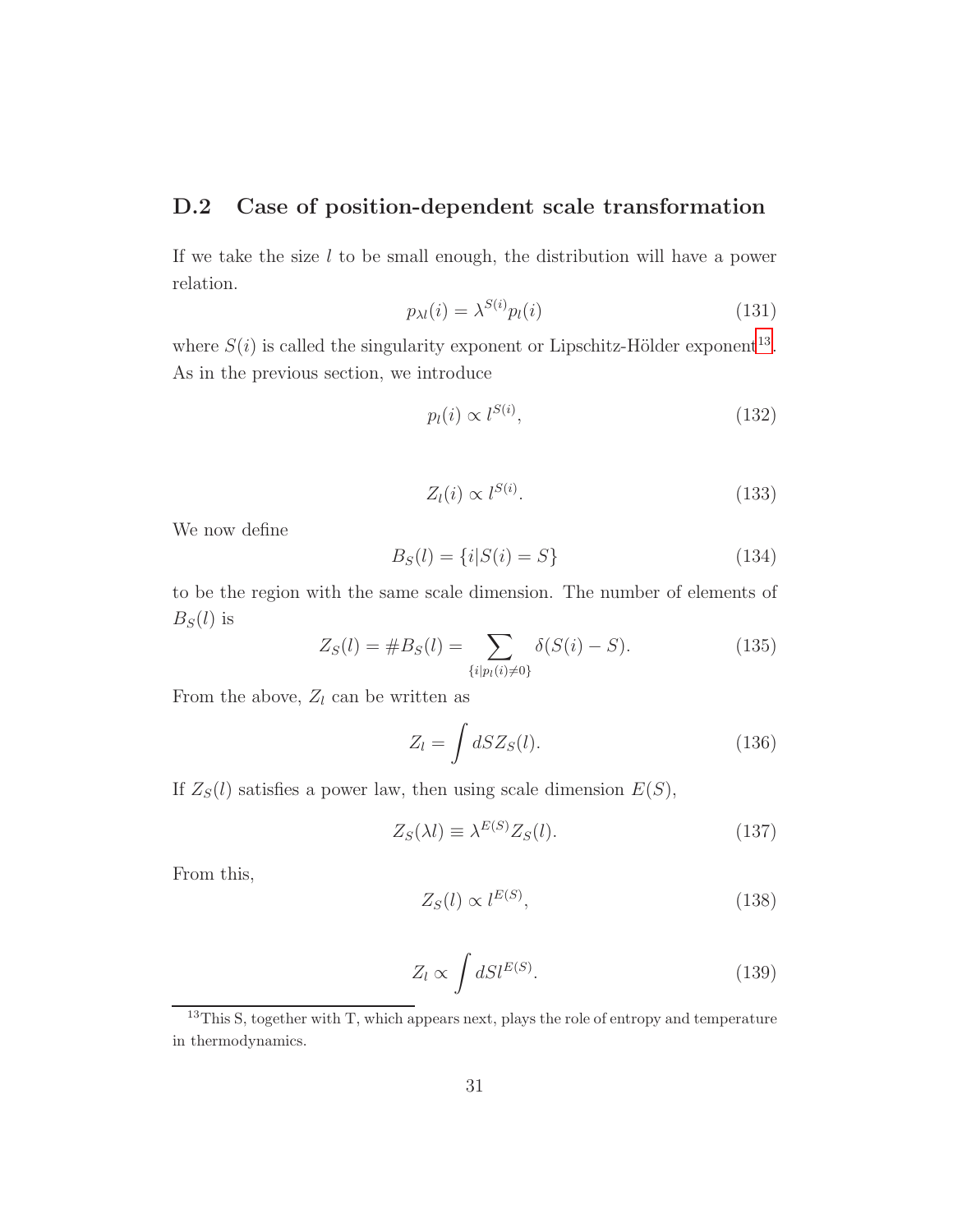It follows that if  $E(S)$  is constant, then it corresponds to the box dimension  $F_0$ .

$$
Z_l \propto l^{F_0} \tag{140}
$$

### D.3 MultiFractal dimension

The box-counting we have seen so far ignores the possible fluctuations (or intermittency) of the probability in a cell. In order to take into account the stochastic contribution, we take into account the "temperature". The corresponding "free energy" is calculated.

For the  $Z_l$  already defined, we introduce the following partition function which coincides with  $Z_l$  at  $T = 0$ .

$$
Z_l(T) \equiv \sum_i p_l(i)^T \theta(p_l(i)) \tag{141}
$$

Let us assume that this partition function also has a power row, using scale dimension  $F(S)$ ,

$$
Z_{\lambda l}(T) = \lambda^{F(T)} Z_l(T). \tag{142}
$$

Then,

$$
Z_l(T) = l^{F(T)}.
$$
\n
$$
(143)
$$

From the definition,

$$
Z_l(T) = \sum_i a(i) l^{TS(i)} \theta(p_l(i)) \tag{144}
$$

$$
= \int dS l^{TS} \sum_{i} a(i) \delta(S(i) - S) \theta(p_l(i)) = \int dS l^{TS} Z_S(l) \tag{145}
$$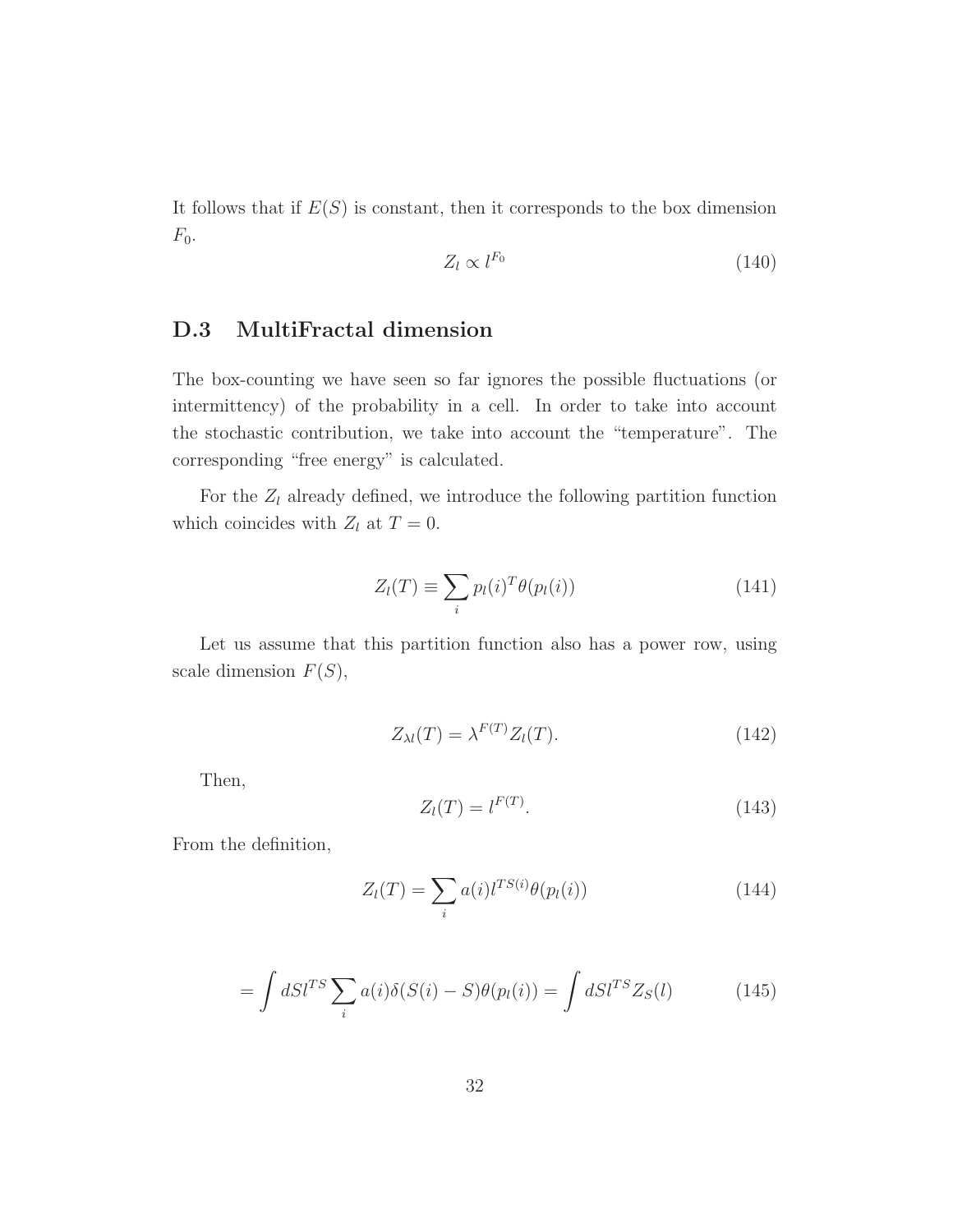$$
=\int dS l^{TS-E(S)}\tag{146}
$$

where  $a(i)$  is the weight as a coefficient of the power law.

Thus, by the saddle point approximation, the free energy is

$$
F(T) = \min_{S} (TS - E(S)). \tag{147}
$$

In multifractal terms,  $T$  is  $q$  and the free energy is called the generalised dimension;

$$
F(q) = \frac{D_q}{q - 1} \tag{148}
$$

#### D.4 Correlation function and fractal dimension

Here we explain how we calculate the fractal dimension used in this paper.

Instead of the partition function, we have considered the two point correlation function in this paper,

$$
Z_l \to \langle (\Delta \vec{r}(t))^2 \rangle. \tag{149}
$$

Corresponding to the cells are the directional components;  $i = r, \theta$ .

The scale dimension is assumed to be different in different directions.

$$
\Delta_r \propto t^{S_r} \tag{150}
$$

$$
\Delta_{\theta} \propto t^{S_{\theta}} \tag{151}
$$

The temperature is introduced according to the multifractal technique,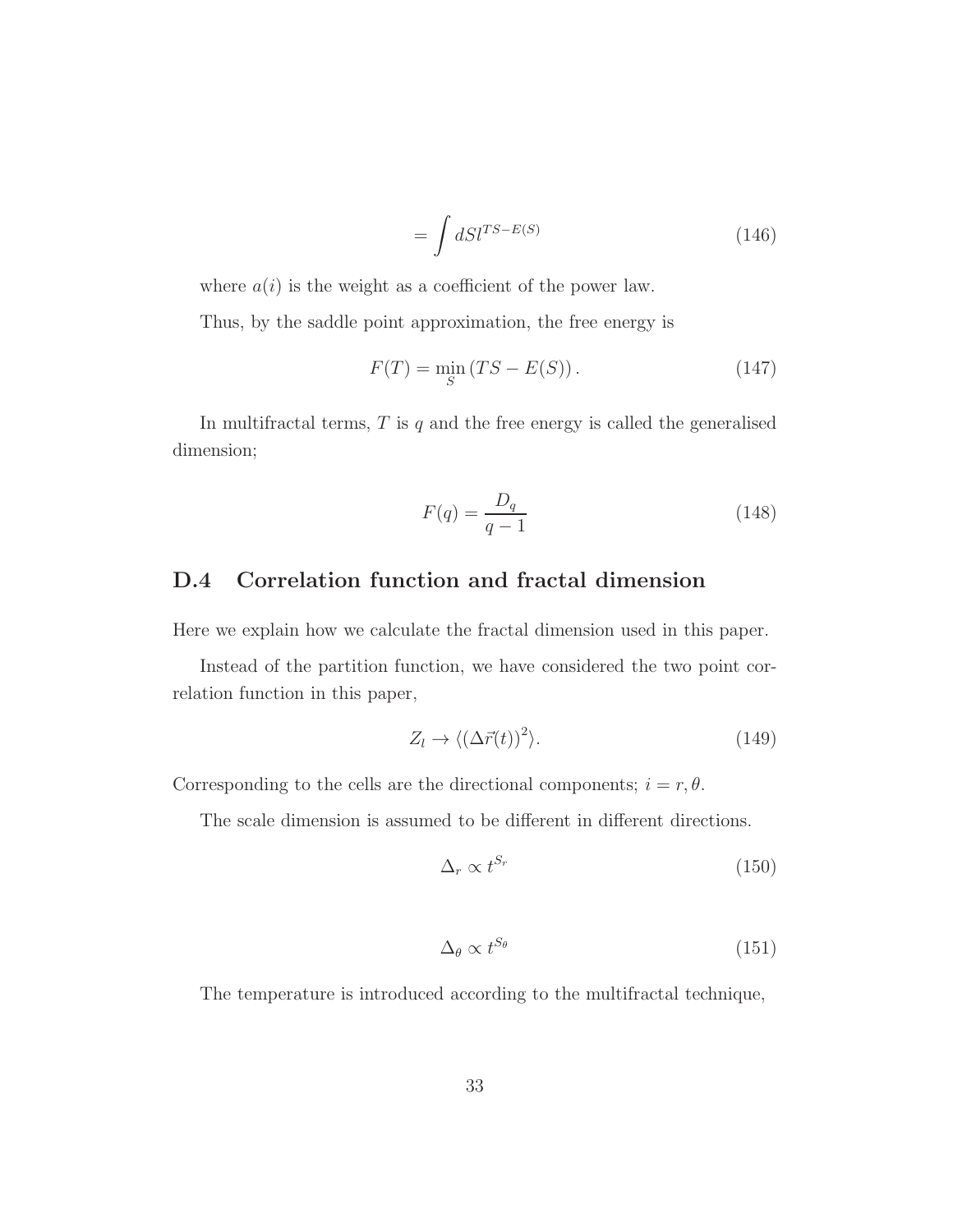$$
\langle \Delta \vec{r}(t)^{T} \rangle = Z_{t}(T) = \sum_{i=r,\theta} a(i) t^{TS(i)} \theta(p_{i}(t))
$$
\n(152)

$$
= \int dSt^{TS} \sum_{i=r,\theta} a(i)\delta(S(i) - S)\theta(p_i(t)) \tag{153}
$$

$$
=\int dSt^{TS}Z_S(t) = \int dSt^{TS-E(S)}.
$$
\n(154)

From saddle point approximation, we obtain

$$
F(T) = \min_{S} (TS - E(S)).
$$
\n(155)

In this paper, we consider the fractal dimension as a response of spatial scales by the time scale transformations as

$$
t = \Delta x_T^{\frac{1}{F(T)}} \equiv \Delta x_T^{D_F} \tag{156}
$$

$$
\Delta x_T \equiv \langle \Delta \vec{r}(t)^T \rangle^{\frac{1}{T}} \tag{157}
$$

and  $T = 2$ . In the paper,  $S(i)$  is reflered to as  $H_i$ .

Note that the fractal dimension is defined differently from the fractal dimension calculated in the companion paper. There, cells are space separators and the mesh size  $l$  is used instead of  $t$ .

Whether the dimension obtained from the correlation function coincides with that obtained from the box counting method depends on the problem to which we apply them, but both results coincide for normal fractal structures such as Brownian motion.

## <span id="page-34-0"></span>References

[1] Noriaki Aibara, Naoaki Fujimoto, So Katagiri, Yutaka Matsuo, Yoshiki Matsuoka, Akio Sugamoto, Ken Yokoyama, and Tsukasa Yu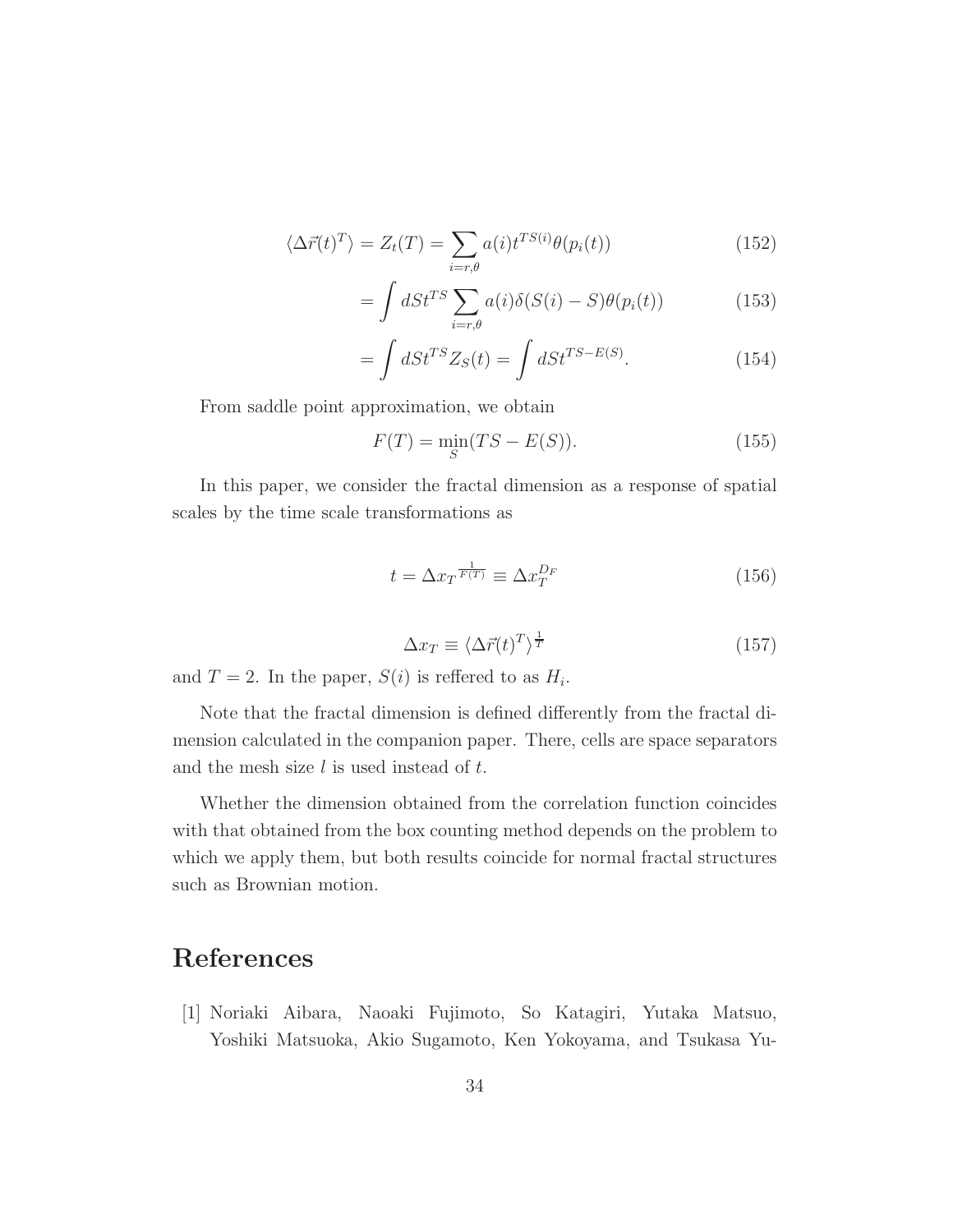mibayashi, "Anomalous diffusion in a randomly modulated velocity field", [arXiv:2201.04897](http://arxiv.org/abs/2201.04897) (2022).

- <span id="page-35-0"></span>[2] L. Onsager and S. Machlup, Phys. Rev. 91, 1505 (1953). N. Hashitsume, Prog. Theor. Phys. 8, 461 (1952). N. Hashitsume, Prog. Theor. Phys. 15, 369 (1956). see also, N. Aibara, N. Fujimoto, S. Katagiri, M. Saitou, A. Sugamoto, T. Yamamoto, and T. Yumibayashi, PTEP 073A02 (2019).
- <span id="page-35-1"></span>[3] Ben O'Shaughnessy and Itamar Procaccia, "Analytical solutions for diffusion on fractal objects." Physical Review Letters 54.5 (1985): 455. Isabel Tamara Pedron, et al. "Nonlinear anomalous diffusion equation and fractal dimension: Exact generalized Gaussian solution." Physical Review E 65.4 (2002): 041108.
- <span id="page-35-3"></span><span id="page-35-2"></span>[4] M. F. Shleinger, J. Klafter, B. J. West, "Levy walks with applications to turbulence and chaos", Physica 140A (1986) 212-218.
- [5] G. F. Lawler, "Conformal Invariant Process in the Plane", Lecture note 2002; G. F. Lawler "Notes on Bessel Process", October 2019, <http://www.math.uchicago.edu/~> lawler/bessel18new.pdf
- <span id="page-35-6"></span><span id="page-35-4"></span>[6] A. M. Polyakov, "Gauge Fields and Strings", harwood academic publications (1987) Chapter 9.
- [7] O. Schramm, Scaling limits of loop-erased random walks and uniform spanning trees, Israel J. Math. 118, 221 (2000); arXiv: [math.PR/9904022.](http://arxiv.org/abs/math/9904022)
- <span id="page-35-5"></span>[8] Ilya A. Gruzberg, "Stochastic geometry of critical curves, Schramm-Loewner evolutions and conformal field theory." Journal of Physics A: Mathematical and General 39.41 (2006): 12601.